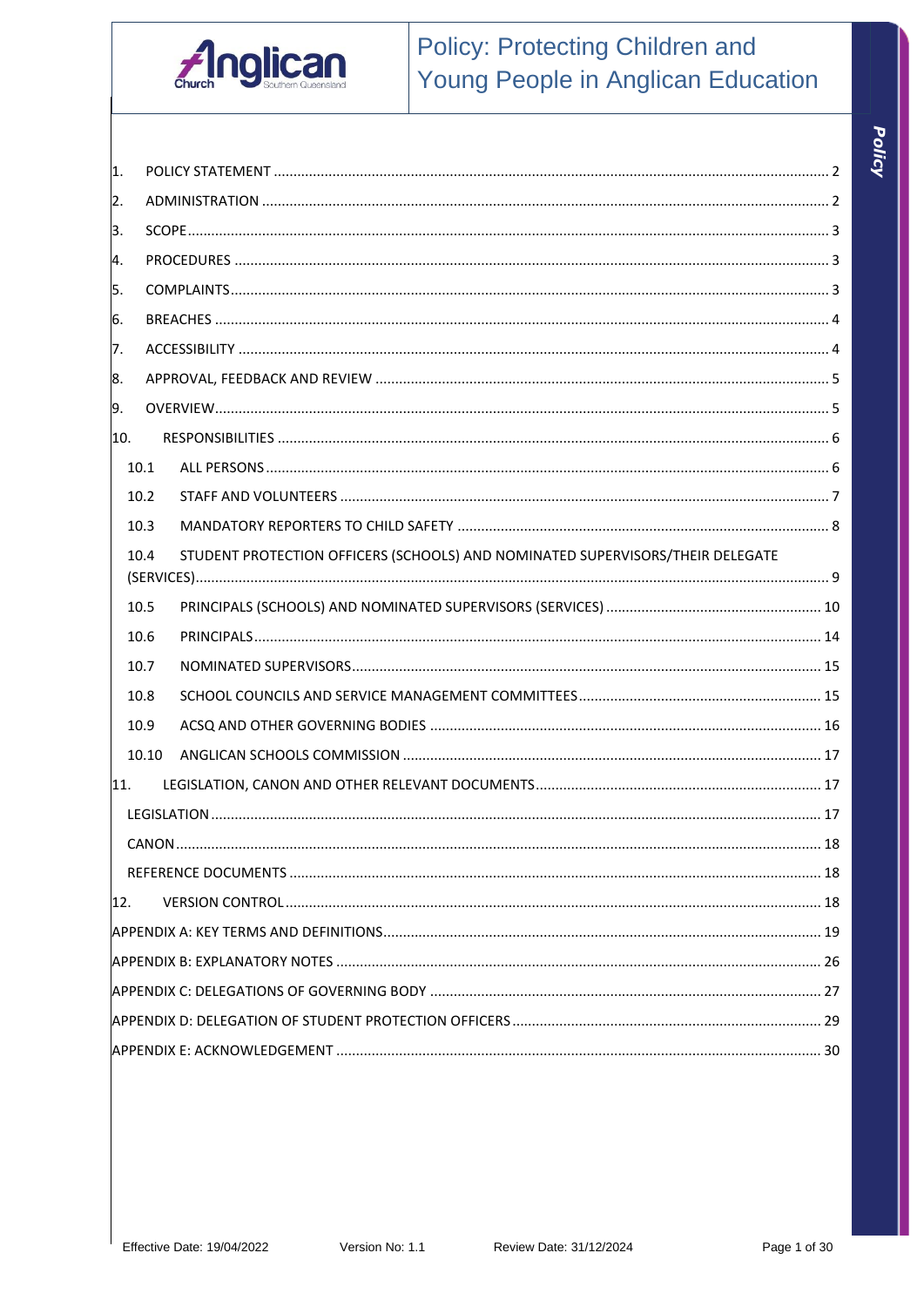## 1. POLICY STATEMENT

Every **child** and **young person** has the right to be safe. Protecting, caring and supporting children and young people is of paramount importance, and Anglican Schools (Schools) and Education & Care Services (Services) have zero tolerance to **harm**.

The purpose of the *Protecting Children and Young People in Anglican Education Policy* (this Policy) is to provide a foundation for responding appropriately to **concerns** for the physical and psychological **safety** of children and young people in relevant Schools and Services.

Applying this Policy, all persons within a School or Service will act in a manner that gives primary consideration to:

- being child focused, where the safety and wellbeing of children and young people is paramount;
- identifying, reducing or removing risks of harm to children and young people;
- concerns being taken seriously, reflected in matters being responded to promptly, thoroughly and in keeping with the requirements detailed within this Policy and the *Protecting Children in Anglican Education Guidelines and Procedures* (the Procedures).

This Policy compliments the *Working with Children in Anglican Education Policy*, which reflects Schools' and Services' commitment and capacity to create nurturing and inclusive environments, where the children and young people they serve both feel and are safe; and establishes responsibilities for the application of **child safe principles** and practices within their operations.

This Policy assists Schools and Services to apply the *Statement of Commitment*, detailed in the *Working with Children in Anglican Education Policy*, specifically the commitments to;

- create conditions that increase the likelihood of identifying harm where it exists; and
- respond swiftly and appropriately to any concerns, disclosures, allegations or suspicions.

By focusing on the safety needs of the child or young person, this commitment extends to supporting safety both within the School or Service environment and beyond. This recognises that supporting the safety needs of children and young people is intrinsically connected to creating an environment where children and young people can thrive.

#### 2. ADMINISTRATION

This Policy is published by the Anglican Schools Commission (ASC), on behalf of the Anglican Church Southern Queensland (ACSQ).

Key terms in this Policy are indicated in bold when first used and defined in Appendix A of this policy.

This Policy is to be read in conjunction with the Procedures.

This Policy supports compliance with relevant legal and canonical requirements as listed in section 11: Legislation, Canon and Other Relevant Documents. Some of these requirements have associated civil or criminal penalty. The Procedures include a summary of notable requirements and how they are reflected within this Policy.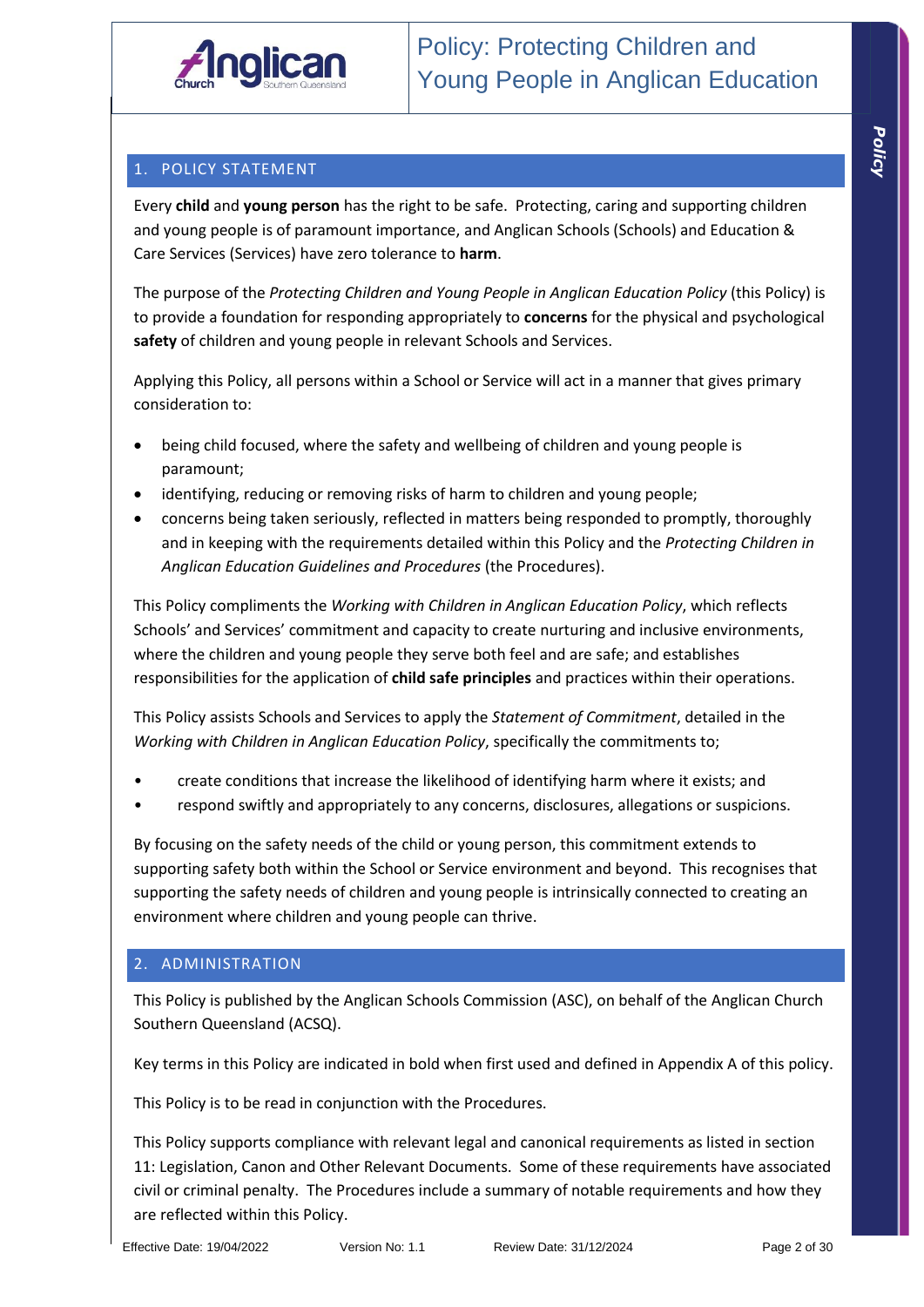

## 3. SCOPE

The ACSQ requires compliance with this Policy and associated Procedures by all Anglican Schools and Services within the Brisbane Diocese (see Appendix B). Other Anglican Schools in Queensland (the North Queensland Diocese) have permission to use this Policy and the Procedures.

Appropriate to their responsibilities, this Policy and the Procedures apply to all children and young people; **parents**, carers and guardians; and **staff, volunteers** and **visitors** in a School or Service.

Delegations made by each governing body as part of this Policy are detailed in Appendix C. This list of delegations is reflective of all Schools and Services governed by the ACSQ (see section 10.9 and Appendix B).

The governing body of each Separately Incorporated Anglican School and Service will need to review this appendix and amend as appropriate to their circumstances, ensuring their own version is published alongside this Policy, noting that all delegations must be made by documented unanimous resolution of the governing body and have the written agreement of the delegate to accept such responsibility. Also note some delegations cannot be made to a staff member of a School or Service and must be made to a suitably qualified individual.

## 4. PROCEDURES

This Policy is operationalised in the Procedures.

Compliance with the Procedures is mandatory. However, the protection of children and young people requires vigilance and may require decisive action in a range of circumstances. People bound by the Policy and the Procedures are expected to apply their judgement to ensure that the objective of protecting children and young people is achieved in all circumstances. This may, in particular circumstances, require action beyond that or in shorter timeframes than that which is specifically contemplated by the Procedures. Guidance, such as that available from the ASC, will always be available to assist in this regard and should be sought in any situation where required.

The Procedures are approved and maintained by the ASC.

#### 5. COMPLAINTS

Non-compliance with this Policy and the Procedures is not acceptable (refer to section 6. Breaches).

If a person has concerns about potential non-compliance with this Policy and the Procedures, the process in the complaints management policies and procedures, published by the ASC, apply. This process applies to all Anglican Schools and Services in the Brisbane Diocese.

In addition to this, relevant persons may also consider the application of the whistleblower policy and procedures, published by the ASC or, for separately incorporated schools or services, their own such processes.

Complaints are to be made in good faith. Persons who are found to have made complaints which are vexatious, or not made in good faith, may face disciplinary action by the relevant School or Service, or the ASC.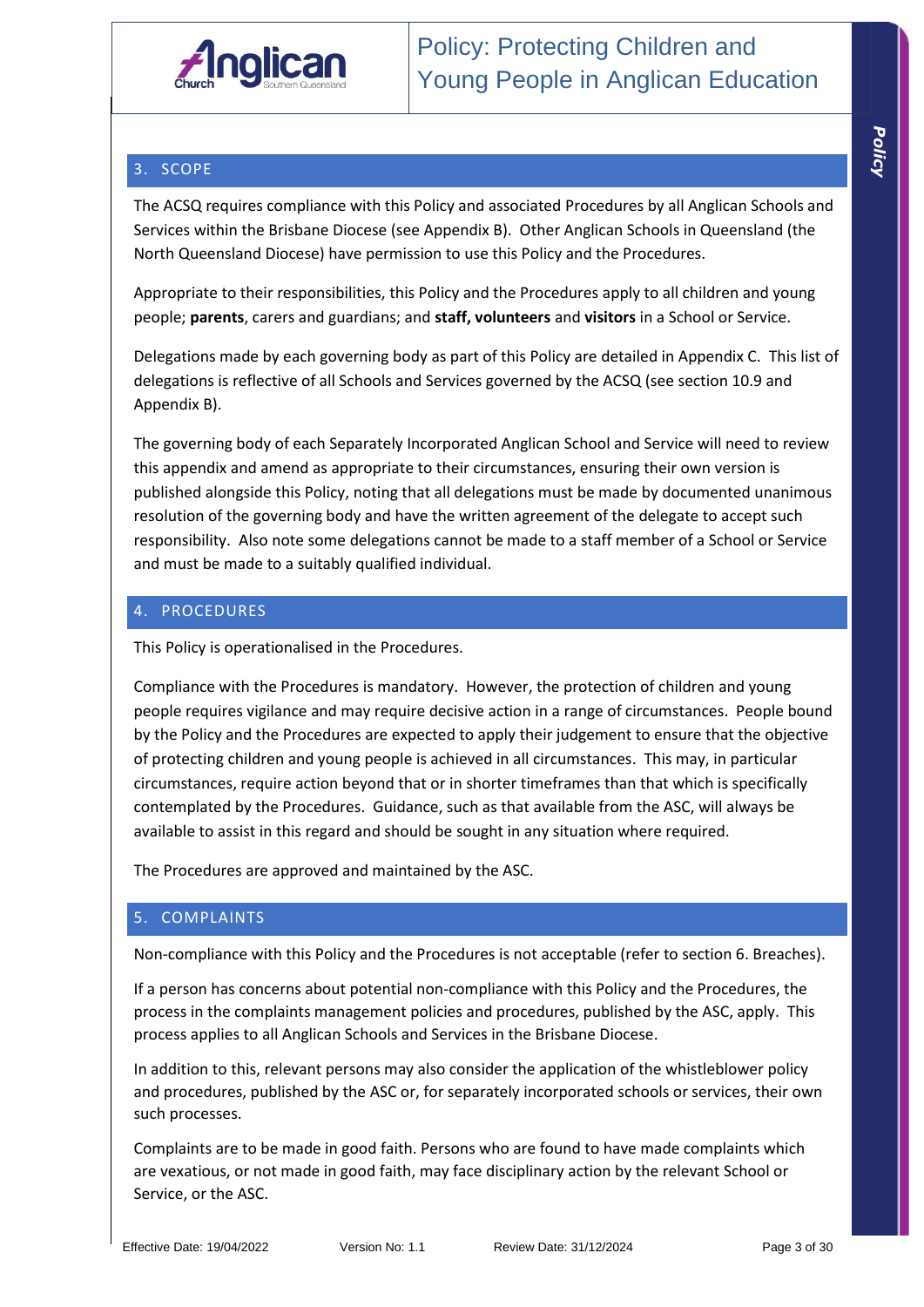

## 6. BREACHES

A breach of this Policy or the Procedures may be:

- (a) a disciplinary matter for the ASC or the relevant School or Service (which may result in performance management, formal warning, suspension, demotion, or termination in accordance with industrial processes or, in the case of a Licensed person, disciplinary action by the ACSQ or a related entity);
- (b) a contractual matter (breach or repudiation);
- (c) professional misconduct referred to relevant authorities;
- (d) a breach of statute referred to relevant authorities;
- (e) a criminal matter referred to relevant authorities; or
- (f) a civil matter referred for legal advice and remedy.

Any disciplinary process in relation to a breach of this Policy or the Procedures, will be managed with procedural fairness and in keeping with the principles of natural justice.

Schools, Services and the ASC retain discretion regarding how to respond to breaches of this Policy or the Procedures, unless legislation requires a definitive course of action.

A potential or actual breach of this Policy or the Procedures may expose Schools, Services and the ASC/ACSQ to significant damage to the trust afforded to it and to public scrutiny. These factors will be taken into account when considering the scope of any allegations of breaches of this Policy or the Procedures, and any disciplinary action that may be taken as a result.

#### 7. ACCESSIBILITY

To assist in informing children, families and communities of Schools' and Services' responsibilities and obligations to uphold child safety and wellbeing, information is made available publicly online and upon request. This includes information about the commitment to child safety and wellbeing, behavioural expectations and complaint systems.

As such, this Policy and the Procedures, and those relevant to complaints, must be accessible, especially by members of the School or Service community, including children and young people; parents, carers and guardians; and staff, volunteers and visitors. Relevant documents will be published on the ASC website, and on the website of each School or Service. This includes child and youth friendly versions.

Each School or Service must also detail their localised approach to providing access to these Policies and Procedures within their respective **Child and Youth Risk Management Strategy**.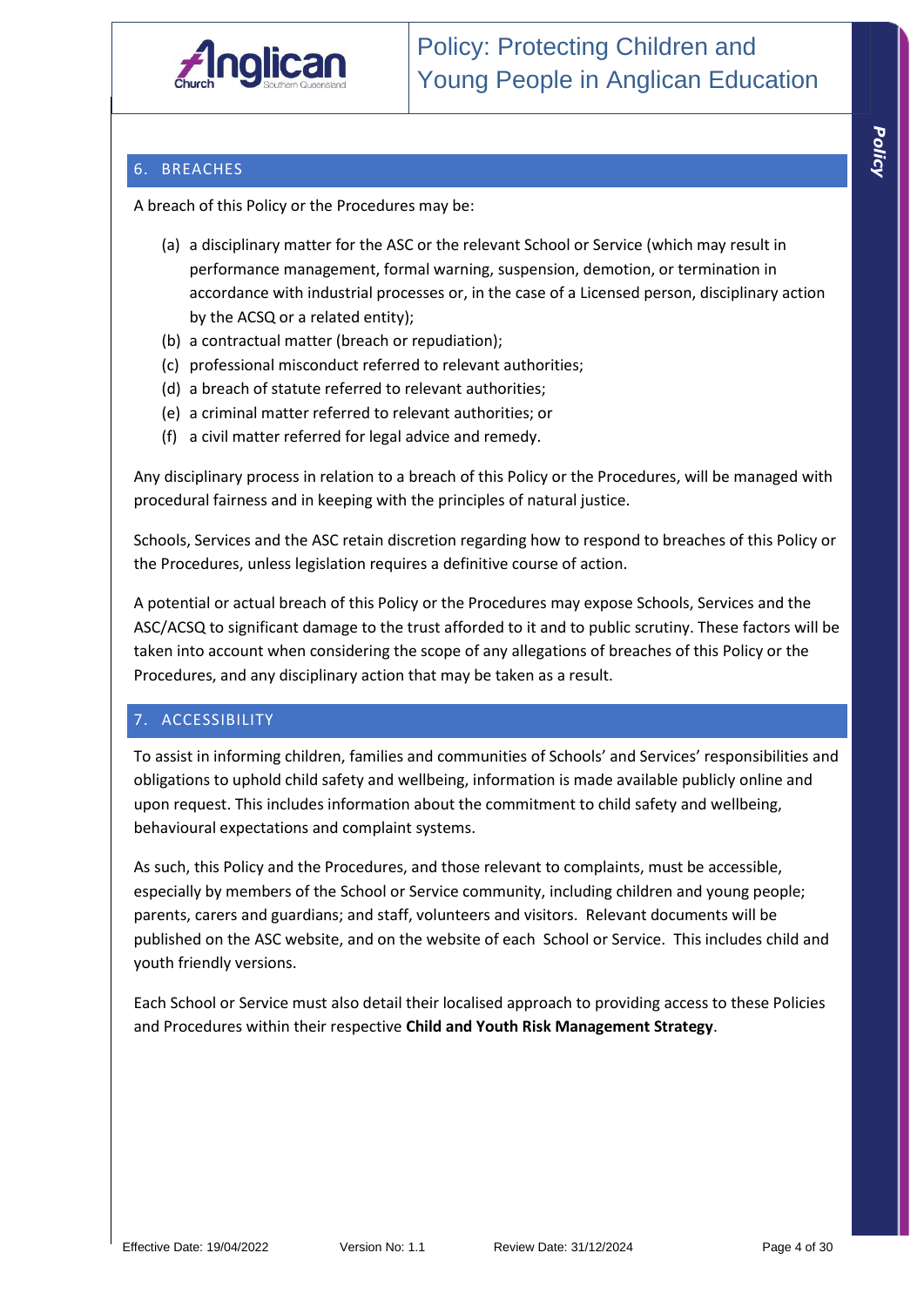

## 8. APPROVAL, FEEDBACK AND REVIEW

This Policy is developed and published by the ASC and is approved by Diocesan Council, ACSQ.

The ASC welcomes feedback on the Policy and will actively seek such feedback from key stakeholders at times of review.

This Policy will be formally reviewed in three years, when underlying legislation changes, or as required on request of either Diocesan Council or the ASC. The ASC will monitor this Policy for continuing application, commencing a formal review process earlier if needed. In addition to this, whenever required to maintain accuracy, the ASC will make changes to this Policy. The decision as to who approves any changes will be made based on whether the change is material in nature. Changes to the Policy will be explained in section 12 of this Policy: Version Control and communicated to Schools and Services for their local implementation.

## 9. OVERVIEW

This Policy details the Responsibilities of each person and entity to which this Policy relates. The responsibilities of each person and entity can be found in the following sections of this Policy:

| <b>Person</b>                                                                                             | <b>Responsibilities</b>            |
|-----------------------------------------------------------------------------------------------------------|------------------------------------|
| All persons                                                                                               | 10.1                               |
| Volunteers                                                                                                | 10.1 and 10.2                      |
| <b>Staff</b>                                                                                              | 10.1 and 10.2                      |
| Mandatory Reporters (teachers, registered<br>nurses and doctors, and education and care<br>professionals) | 10.1, 10.2 and 10.3                |
| <b>Student Protection Officers</b>                                                                        | 10.1, 10.2, 10.3 and 10.4          |
| <b>Nominated Supervisors</b>                                                                              | 10.1, 10.2, 10.3, 10.4, 10.5, 10.7 |
| <b>Principals</b>                                                                                         | 10.1, 10.2, 10.3, 10.5 and 10.6    |
| <b>School Councils and Service Management</b><br>Committees                                               | 10.1, 10.2 and 10.8                |
| ACSQ and other governing bodies                                                                           | 10.1 and 10.9                      |
| Anglican Schools Commission                                                                               | 10.1 and 10.10                     |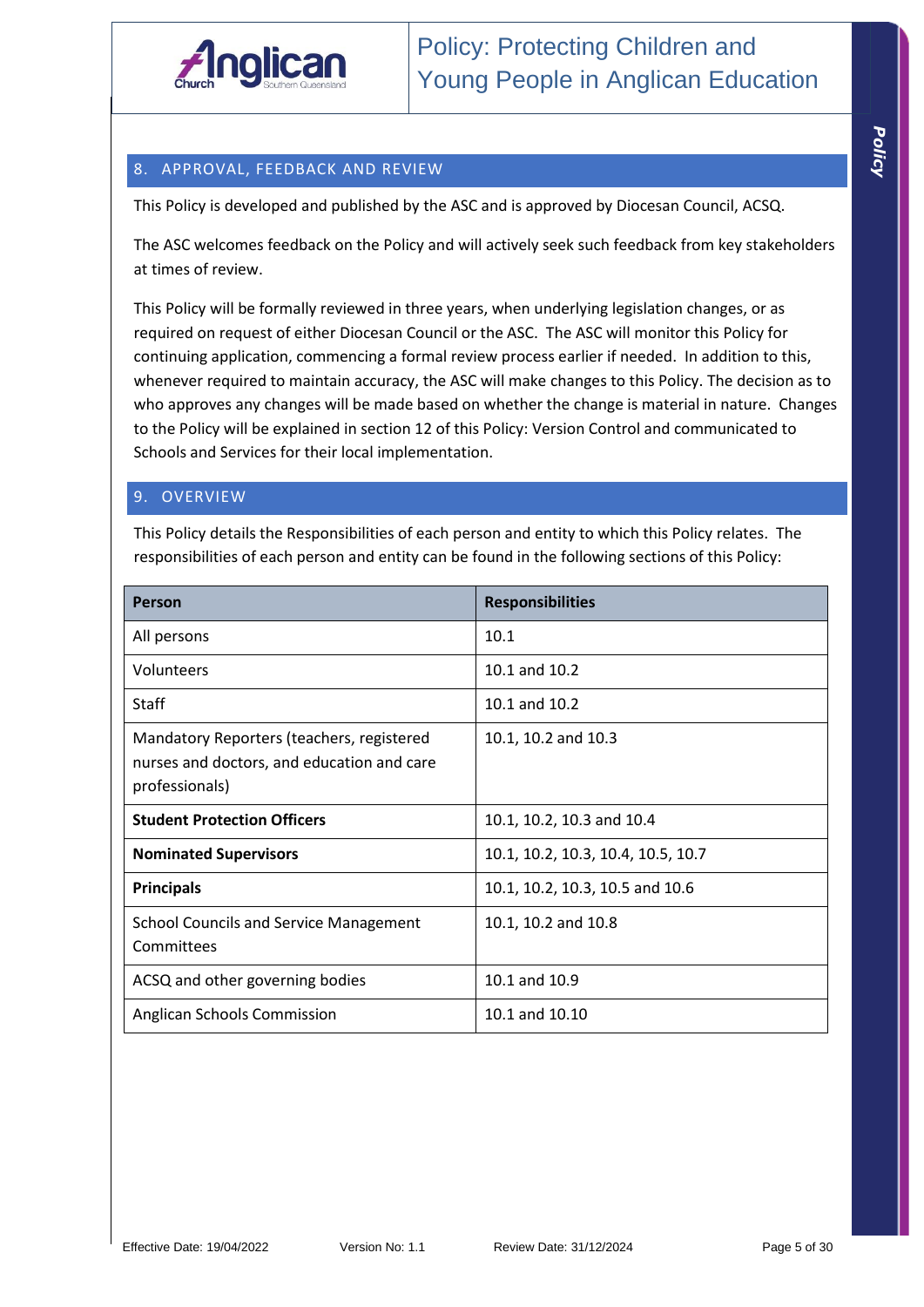

## 10. RESPONSIBILITIES

#### 10.1 ALL PERSONS

All persons (including children and young people; parents, carers and guardians; and staff, volunteers and visitors in a School or Service) have the following responsibilities:

- (a) Act in the best interests of children and young people and behave in a manner that will not cause harm to a child or young person.
- (b) Agree to comply with any required behavioural expectations as directed by the School or Service. This includes, but is not limited to:
	- i. any applicable code of conduct or similar requirement;
	- ii. any role relevant to the implementation of the School or Service's Policy implementation and, responsibilities to provide care and manage risk of harm to children and young people.
- (c) Where there is a potential, perceived or actual concern:
	- i. for a child or young person associated with a School or Service; or
	- ii. about the conduct or behaviour of a person who has, or had, an association with children or young people through a School or Service;

children, young people and their families are encouraged; and staff, volunteers and visitors must **as soon as practicable**, share this information with an **Appropriate Person** associated with the School or Service, as detailed in the following table. This includes sharing information about concerns regarding a person's own conduct.

- (d) The term 'concern' relates to information of whatever nature and from whatever source that leads to a reasonable suspicion of circumstances that may have posed or continues to pose a risk to the physical or psychological safety of a child or young person. This includes, but may not be limited to:
	- i. incidents or allegations of sexual, physical, or other **abuse** or **inappropriate behaviour**;
	- ii. matters that are recent or historical in nature.
- (e) The term 'Appropriate Person' includes the following:

| Person with concern       | Appropriate persons to share information with                                                                                                                      |
|---------------------------|--------------------------------------------------------------------------------------------------------------------------------------------------------------------|
| Children and young people | Children and young people are asked to raise any concerns<br>(impacting either themselves or their peers) with an adult they trust,<br>so that the adult can help. |
|                           | Student Protection Officers (in Schools) and Responsible Persons<br>and Nominated Supervisors (in Services) are particularly available to<br>help.                 |
|                           | It is also recognised that friendship and support from peers is<br>important to help children and young people feel safe and less<br>isolated.                     |
|                           |                                                                                                                                                                    |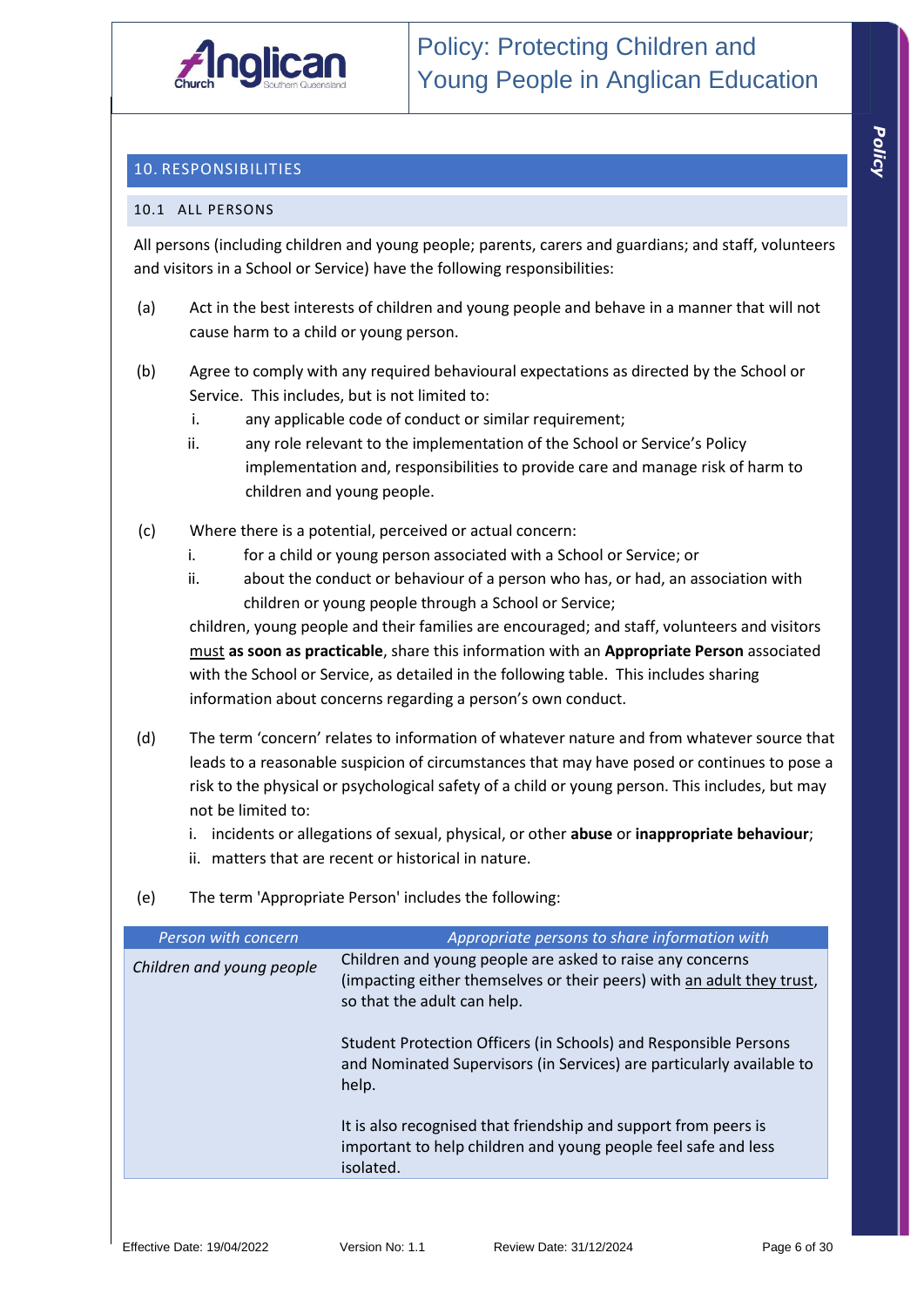

| Visitors, including parents<br>and carers              | In Schools: A Student Protection Officer or person with<br>i)<br><b>Appropriate Authority</b><br>In Services: A person with Appropriate Authority<br>ii) |
|--------------------------------------------------------|----------------------------------------------------------------------------------------------------------------------------------------------------------|
| Volunteers and staff                                   | In Schools: A Student Protection Officer or the Principal<br>i)<br>In Services: A Nominated Supervisor or the Approved Provider<br>ii)                   |
| (staff are also to refer to<br>relevant sections below | Where required to guide the application of the Policy, volunteers<br>and staff are also able to share information with staff from:                       |
| regarding statutory<br>reporting obligations)          | The Anglican Schools Commission<br>i)<br>The Office of the Director of Professional Standards (regarding<br>ii)<br>sexual misconduct)                    |

- (f) All reasonable steps are expected to be taken to prevent abuse and reduce risk of harm to children and young people. The obligation to share concerns with an Appropriate Person is essential given the duty of care owed to children and young people, and statutory reporting obligations under legislation (note, statutory reporting obligations can be found in the Procedures).
- $(g)$  If a person is unsure about whether to share the information, then the information is to be shared.
- (h) Any concern can be shared in writing however this should not impede the person from informing the Appropriate Person of the concern in a timely manner. For staff, where the matter relates to physical or sexual abuse, this information must be provided in writing through commencement of a Protection Form. In addition to this, any adult may be asked by the Appropriate Person to document the concern they are sharing information about in writing, however the absence of such does not remove the Appropriate Person's responsibility to respond.
- (i) Where the concern identified by an **adult student**, visitor, volunteer or staff member, causes the person to believe on reasonable grounds that a child sexual offence is being or has been committed against a child by another adult, the person who has identified the concern is required to disclose the concern to the Police. A report to Police may not be required in certain circumstances, including where the person who identified the concern believes on reasonable grounds that the concern has already been disclosed to the Police. It is therefore appropriate for the Principal (School), Nominated Supervisor (Service), or another delegate of the governing body to inform the person when their concern has been reported to Police.
- (j) Participate in relevant induction and education as directed by the School or Service (see section 10.5.1 of this Policy).

#### 10.2 STAFF AND VOLUNTEERS

Volunteers and staff members in Schools and Services have the following additional responsibilities:

(a) Be attuned to signs of harm, and where appropriate to their role, facilitate child-friendly ways for children to express their views, participate in decision making and raise their concerns.

(b) Seek support and guidance as necessary on how to effectively support children's safety and wellbeing, especially where there is any uncertainty in applying this Policy and the Procedures.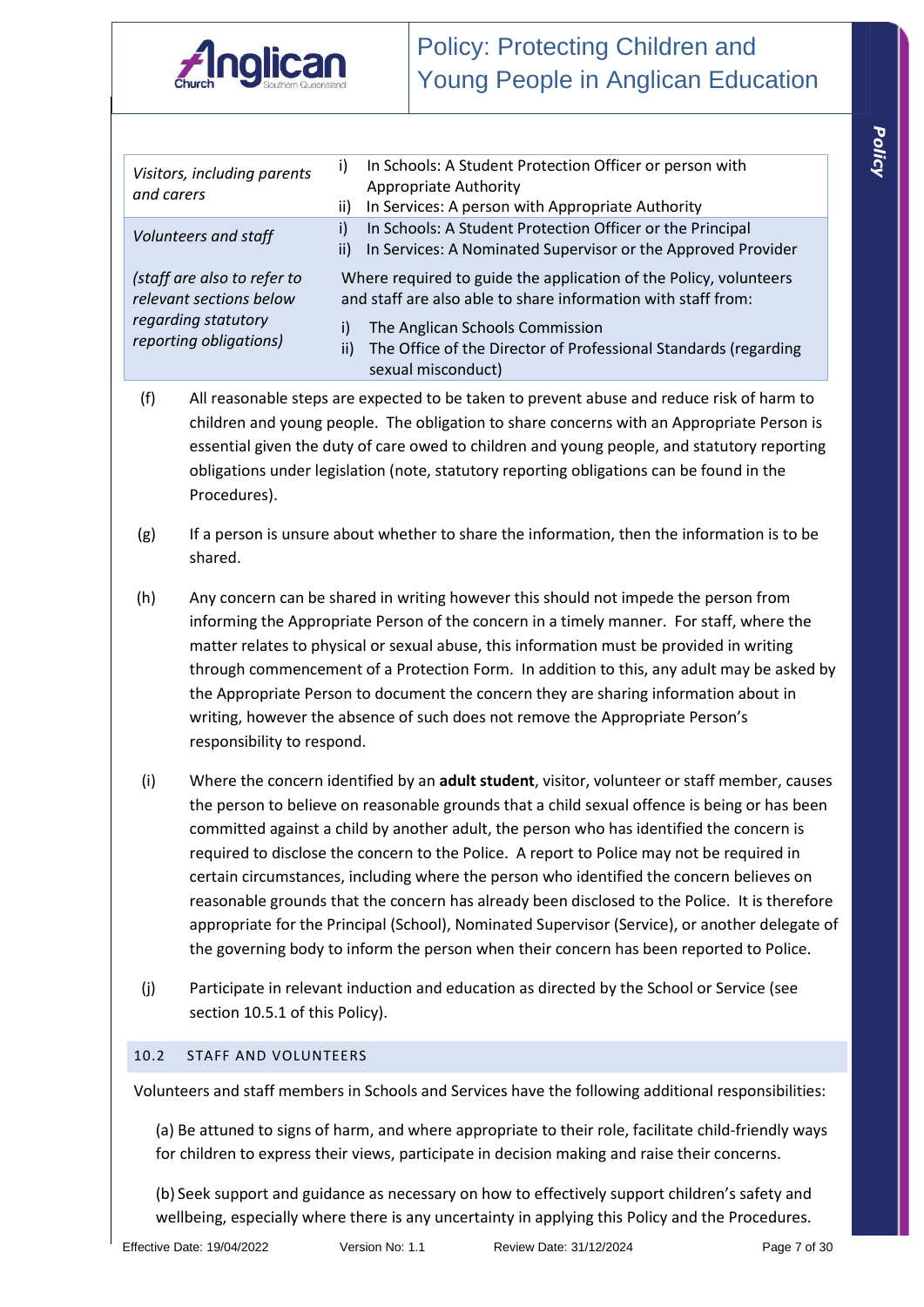(c) Maintain confidentiality, information sharing and record keeping requirements detailed in the Procedures.

(d) Where there is a reasonable suspicion that an individual has been non-compliant with, or has breached, this Policy and the Procedures, follow the complaints process detailed in section 5 of this Policy.

(e) FOR STAFF: Immediately prepare a written report when they become aware, or reasonably suspect, in the course of their employment at the School or Service, that a child, young person or student has been, is being or is likely to be, **sexually abused** by another person.

- i. This written report is to be provided:
	- For Schools: to the Principal; or
	- For Services co-located with a School: to both a Nominated Supervisor and the Principal; or
	- For other Services: to the Nominated Supervisor; or
	- Where the concerns relate to the Principal: to a Director of the School's governing body, or their delegate (see section 10.9 and Appendix B);
	- Where concerns relate to the Nominated Supervisor: to the Approval Provider, or their delegate (see section 10.9 and Appendix B).
- ii. This report must include:
	- the name of the person giving the report (the first person);
	- the child or young person's name and sex;
	- details of the basis for the first person becoming aware, or reasonably suspecting, that the child or young person has been sexually abused, or is likely to be sexually abused, by another person;
	- details of the abuse or suspected abuse;
	- any of the following information of which the first person is aware:
		- o the child or young person's age;
		- o the identity of the person who has sexually abused, or is suspected to have sexually abused, the child or young person;
		- o the identity of anyone else who may have information about the abuse or suspected abuse.

#### 10.3 MANDATORY REPORTERS TO CHILD SAFETY

**Mandatory reporters** to Child Safety have the following additional responsibilities:

(a) The following relevant persons are to make a written report to **Child Safety** when, during the course of the person's engagement as a relevant person, they form a reportable suspicion that a child is **in need of protection** due to physical or sexual **abuse**:

- i. **Teachers**;
- ii. **Registered nurses** and doctors;
- iii. **Education and care professionals**.

(b) This report must include information known about:

i. the basis on which the person has formed the reportable suspicion;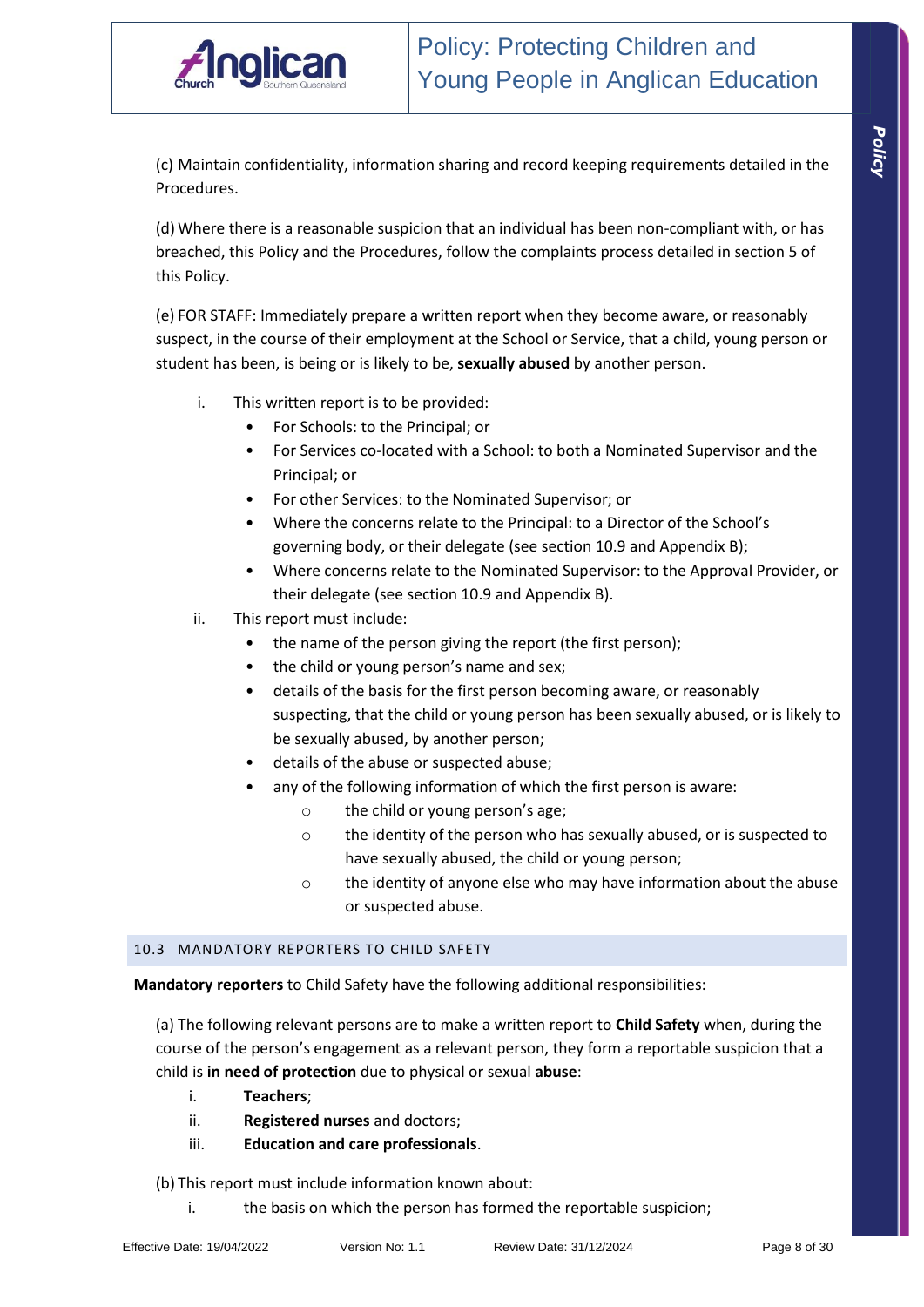

- ii. the child's name, sex and age;
- iii. details of how to contact the child (e.g. the address at which the child usually lives; or the name and address of the school the child attends);
- iv. details of the harm to which the reportable suspicion relates;
- v. particulars of the identity of the person suspected of causing the child to have suffered, suffer, or be at risk of suffering, the harm to which the reportable suspicion relates;
- vi. particulars of the identity of any other person who may be able to give information about the harm to which the reportable suspicion relates.

#### 10.4 STUDENT PROTECTION OFFICERS (SCHOOLS) AND NOMINATED SUPERVISORS/THEIR DELEGATE (SERVICES)

Student Protection Officers and Nominated Supervisors have a vital role in helping create a safe environment for children and young people, and helping the School and Service meet their child safety responsibilities. This includes, but may not be limited to, the following additional responsibilities:

(a) Be a key contact person and support for children and young people when they are concerned for their own, or another child or young person's safety or wellbeing, or are reporting the conduct of any person in an Anglican School or Service that a child or young person considers as **inappropriate behaviour** or abuse;

(b) Be a key contact person and support for families, volunteers, staff or visitors relevant to concerns for a child or young person's safety, or the conduct of any person in an Anglican School or Service that may be inappropriate behaviour or abuse;

(c) Facilitate the identification and gathering of information that will assist in determining the most appropriate responses to concerns, such as whether a matter meets the threshold for reporting to Child Safety or Police for their investigation;

(d) Report to Child Safety where there is a reasonable suspicion that a child is in need of protection from any type of abuse or neglect, including an unborn child who may be in need of protection after they are born;

(e) Whenever identified as being of assistance, consult with the Child Safety Advocate, from the ASC, regarding the application of this Policy and the Procedures in practice;

(f) Assist the Principal (Schools) and Approved Provider (Services) in meeting their responsibilities, as outlined in this Policy.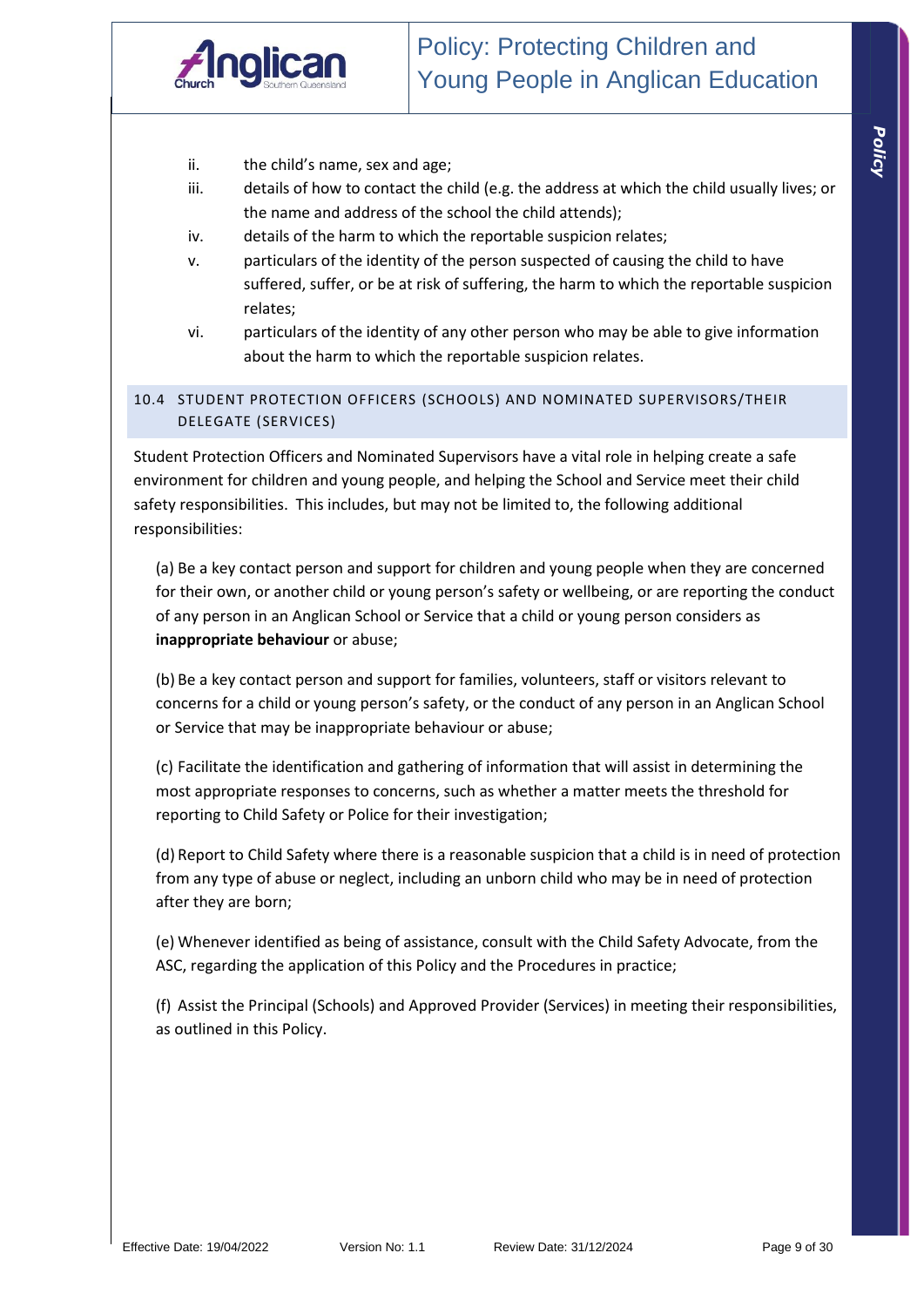

#### 10.5 PRINCIPALS (SCHOOLS) AND NOMINATED SUPERVISORS (SERVICES)

#### 10.5.1 IMPLEMENTATION OF POLICY

Principals and Nominated Supervisors are responsible for facilitating the implementation of this Policy and the Procedures at all levels of the School or Service. This includes, but may not be limited to, the following additional responsibilities:

(a) Ensure effective systems are in place within the School or Service to be able to access and evidence the agreement of all persons, which must be obtained prior to their commencement in their intended role, to comply with any relevant behavioural expectations as directed by the School or Service, including this Policy and the Procedures.

(b) Ensure all reasonable steps are implemented to prevent abuse and reduce risk of harm to children and young people. This applies to:

- i. Identifying and managing risks of harm or abuse to children and young people when they are under the care, supervision, control or authority of the School or Service; and
- ii. Identifying and managing risks of harm or abuse to children and young people when they are not under the care, supervision, control or authority of the School or Service. This may include referring a matter to Child Safety or Police.

(c) Ensure, as developmentally appropriate, children and young people meaningfully participate in the effective implementation of the Policy within the School or Service.

(d) Ensure this Policy and the Procedures are made available, and relevant changes to this Policy or the Procedures, are notified to any relevant stakeholder, including, as is developmentally appropriate, children and young people; parents, carers and guardians; and staff, volunteers and visitors.

(e) Ensure information, training and instruction necessary to protect children and young people from risks to their safety, and relevant to this Policy, is provided; noting the following minimum requirements:

| Person                    | Minimum requirements                                                                                                                                                                                                                                                                                                                                                                                                                                                                                                                                                                                                                                                                                                                                                     |
|---------------------------|--------------------------------------------------------------------------------------------------------------------------------------------------------------------------------------------------------------------------------------------------------------------------------------------------------------------------------------------------------------------------------------------------------------------------------------------------------------------------------------------------------------------------------------------------------------------------------------------------------------------------------------------------------------------------------------------------------------------------------------------------------------------------|
| Children and young people | Developmentally applicable, and culturally safe and appropriate<br>information is provided on how to seek assistance and report any<br>concerns. This includes, but may not be limited to:<br>what child safety and wellbeing means;<br>$\bullet$<br>the organisation's commitment to child safety and wellbeing,<br>$\bullet$<br>and how this is implemented in operations. This includes who<br>to talk to within the School or Service, and any relevant<br>information about the School or Service's risk management<br>strategy;<br>rights and responsibilities, e.g. regarding safety, information<br>$\bullet$<br>and participation;<br>safe, inclusive environments and protective, proactive and<br>$\bullet$<br>responsive strategies to safety and wellbeing. |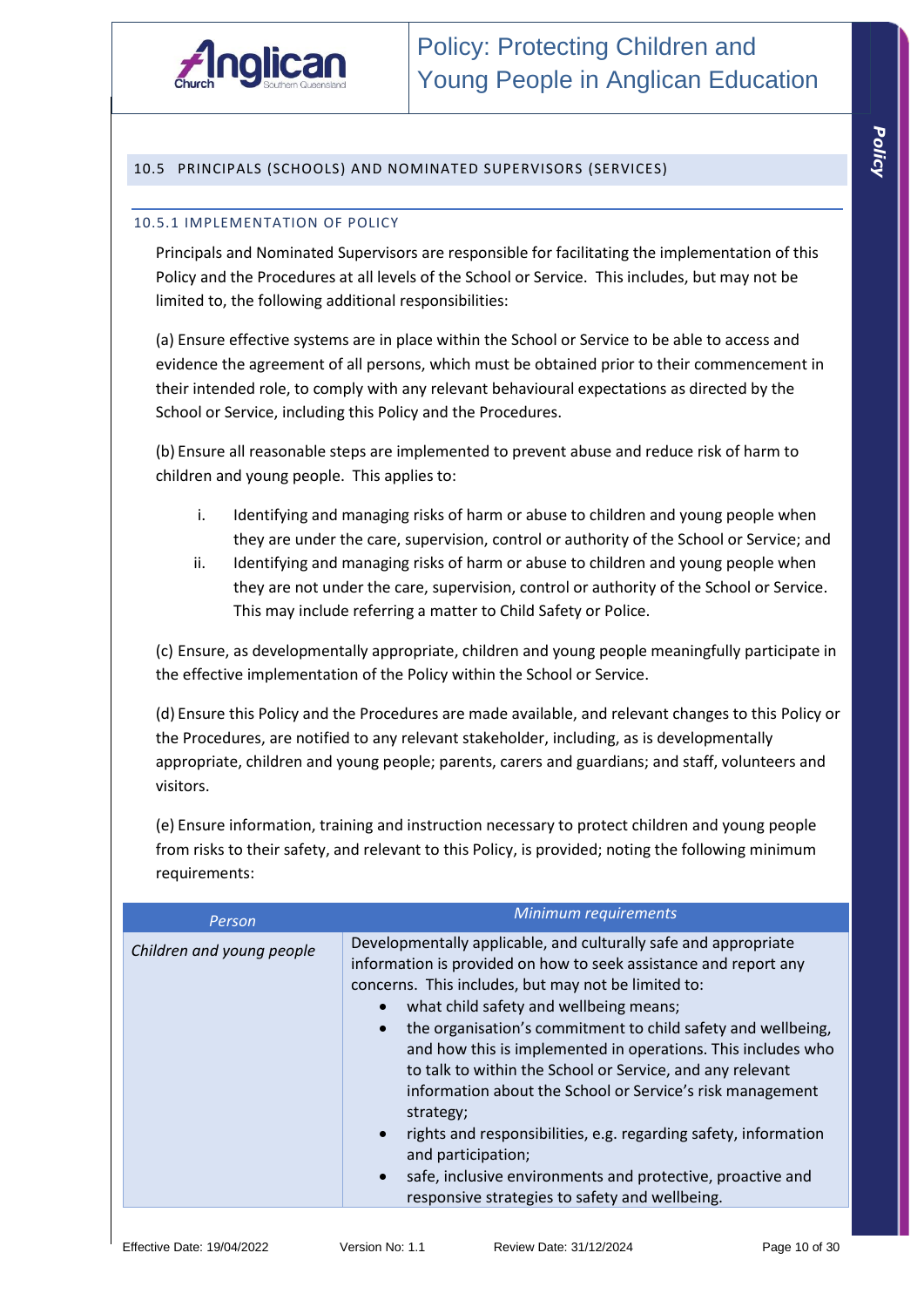

| Person                                         | Minimum requirements                                                                                                                                                                                                                                                                                                                                                                                                                                                                                                                                                                                                                                                                                                                                                                                                                                                                                                                                                                                                                                                                                                                                                                                                                                                                                                                                                                                                                                                                                                                                                                                                                                                                                                                                                                              |
|------------------------------------------------|---------------------------------------------------------------------------------------------------------------------------------------------------------------------------------------------------------------------------------------------------------------------------------------------------------------------------------------------------------------------------------------------------------------------------------------------------------------------------------------------------------------------------------------------------------------------------------------------------------------------------------------------------------------------------------------------------------------------------------------------------------------------------------------------------------------------------------------------------------------------------------------------------------------------------------------------------------------------------------------------------------------------------------------------------------------------------------------------------------------------------------------------------------------------------------------------------------------------------------------------------------------------------------------------------------------------------------------------------------------------------------------------------------------------------------------------------------------------------------------------------------------------------------------------------------------------------------------------------------------------------------------------------------------------------------------------------------------------------------------------------------------------------------------------------|
|                                                | In part, this may occur through the use of developmentally<br>appropriate abuse prevention and respectful relationships<br>programs/content.                                                                                                                                                                                                                                                                                                                                                                                                                                                                                                                                                                                                                                                                                                                                                                                                                                                                                                                                                                                                                                                                                                                                                                                                                                                                                                                                                                                                                                                                                                                                                                                                                                                      |
| Visitors, volunteers and staff                 | Be provided with information on their responsibilities relevant to this<br>Policy.<br>The nature of this information will be determined by the School or<br>Service, as relevant to the purpose of the person's role and<br>responsibilities, and:<br>must first occur prior to the person commencing their<br>٠<br>intended role;<br>can occur through either verbal presentation or through<br>٠<br>written material (including, for example, information provided<br>and agreed to on sign in to the School or Service);<br>must occur on at least an annual basis.                                                                                                                                                                                                                                                                                                                                                                                                                                                                                                                                                                                                                                                                                                                                                                                                                                                                                                                                                                                                                                                                                                                                                                                                                            |
| Staff and volunteers (in<br>addition to above) | Are equipped, through ongoing education and training as relevant to<br>their role, with the knowledge, skills and awareness to help children<br>and young people have their safety needs met.<br>Schools and services will provide information (including training<br>materials) to support volunteers and staff, to understand matters<br>related to the school or service's child and youth risk management,<br>and the role they have in helping to manage risks, such as:<br>helping to create environments that reduce the opportunity<br>$\bullet$<br>for abuse or harm to occur, and embed proactive strategies<br>aimed at preventing harm and enhancing wellbeing;<br>being attuned to signs of harm and abuse and helping identify<br>$\bullet$<br>risks of harm and abuse to children and young people,<br>including harm and abuse caused by other children and<br>young people;<br>helping facilitate child-friendly ways for children and young<br>people to express their views, participate in decision making<br>and raise their concerns;<br>helping handle disclosures or suspicions of harm and abuse to<br>$\bullet$<br>children;<br>supporting colleagues who disclose harm or abuse;<br>$\bullet$<br>understanding the existence and application of applicable law<br>$\bullet$<br>and any obligations that they may have under that law; and<br>effectively implementing the organisation's relevant policies<br>$\bullet$<br>and related processes, focused on responding effectively to<br>issues regarding child safety and wellbeing.<br>For volunteers and short term/seasonal and new staff, this<br>information will be made available through induction, whereas for<br>staff in continuous service this will occur through annual training<br>(discussed below). |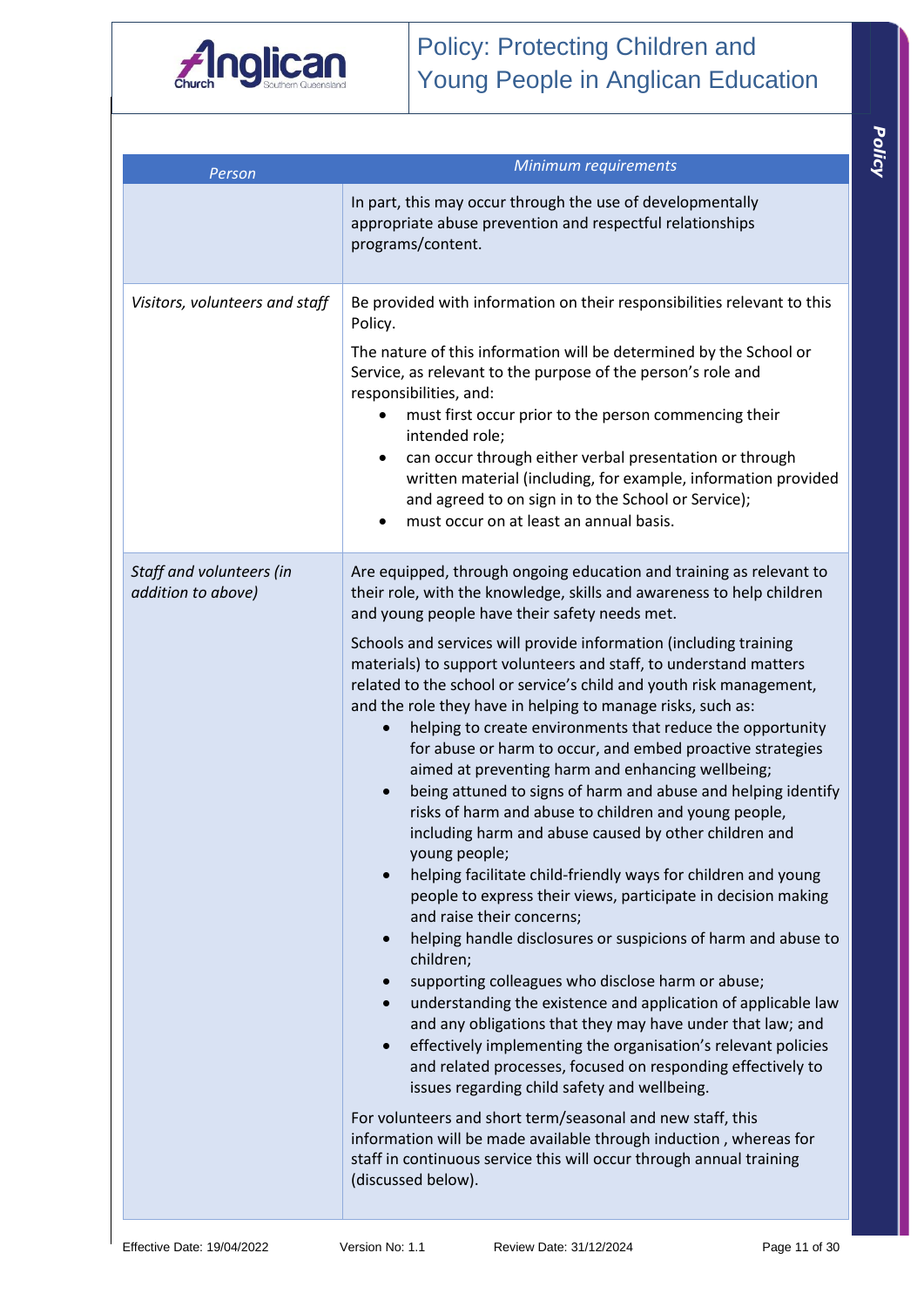

| × |
|---|
|   |
| ۱ |
|   |

| Person                                                                                                                               | Minimum requirements                                                                                                                                                                                                                                                             |
|--------------------------------------------------------------------------------------------------------------------------------------|----------------------------------------------------------------------------------------------------------------------------------------------------------------------------------------------------------------------------------------------------------------------------------|
| Staff, and members of a<br><b>School Council, or Education</b><br>and Care Service<br>Management Committee (in<br>addition to above) | Are trained annually in:<br>using training material provided by the ASC (including in the<br>$\bullet$<br>processes detailed in this Policy and the Procedures) and<br>information on local implementation as provided by the<br>$\bullet$<br>School or Service.                 |
| <b>Student Protection Officers</b><br>and Nominated Supervisors<br>(in addition to above)                                            | Participate in:<br>Schools: Student Protection Officer Induction (administered<br>by the ASC) prior to commencing in the role;<br>Services: Child Protection Leadership Induction (administered<br>$\bullet$<br>by the ASC);<br>Professional development as arranged by the ASC. |

(f) Ensure effective systems are in place for the School or Service to meet confidentiality, information sharing, and record keeping and retention requirements as detailed in the Procedures.

(g) Ensure effective systems are in place for actual or perceived conflicts of interest to be declared and managed so as, where-ever possible, decisions are not made, or the management of matters are not influenced, by the staff member with the conflict.

#### 10.5.2 ASSURANCE

In respect of assurance, Principals and Nominated Supervisors have the following additional responsibilities:

(a) Ensure effective systems are in place for the School or Service to evidence that responsibilities have been met and that this Policy and the Procedures have been implemented and abided by.

(b) Ensure the School or Service participation in quality assurance processes, as directed by the ACSQ or a regulatory authority.

(c) Arrange for internal reporting to themselves and either the School Council or the ECS Management Committee, on at least a quarterly basis. At minimum, reporting must include the following:

- information evidencing effective implementation of this Policy and the Procedures;
- learnings from the application of this Policy and related matters, to the management of the School or Service, including strategic risks;
- details of staff allocated and systems in place to support operations related to this Policy;
- details of how relevant people within the School or Service community are made aware of, given access to and trained in, implementing this Policy and the Procedures, as described in this Policy;
- the number of concerns raised and matters reported to each statutory authority; and
- any issues in the management of concerns that are relevant to the leadership and governance associated with developing and maintaining a child safe culture.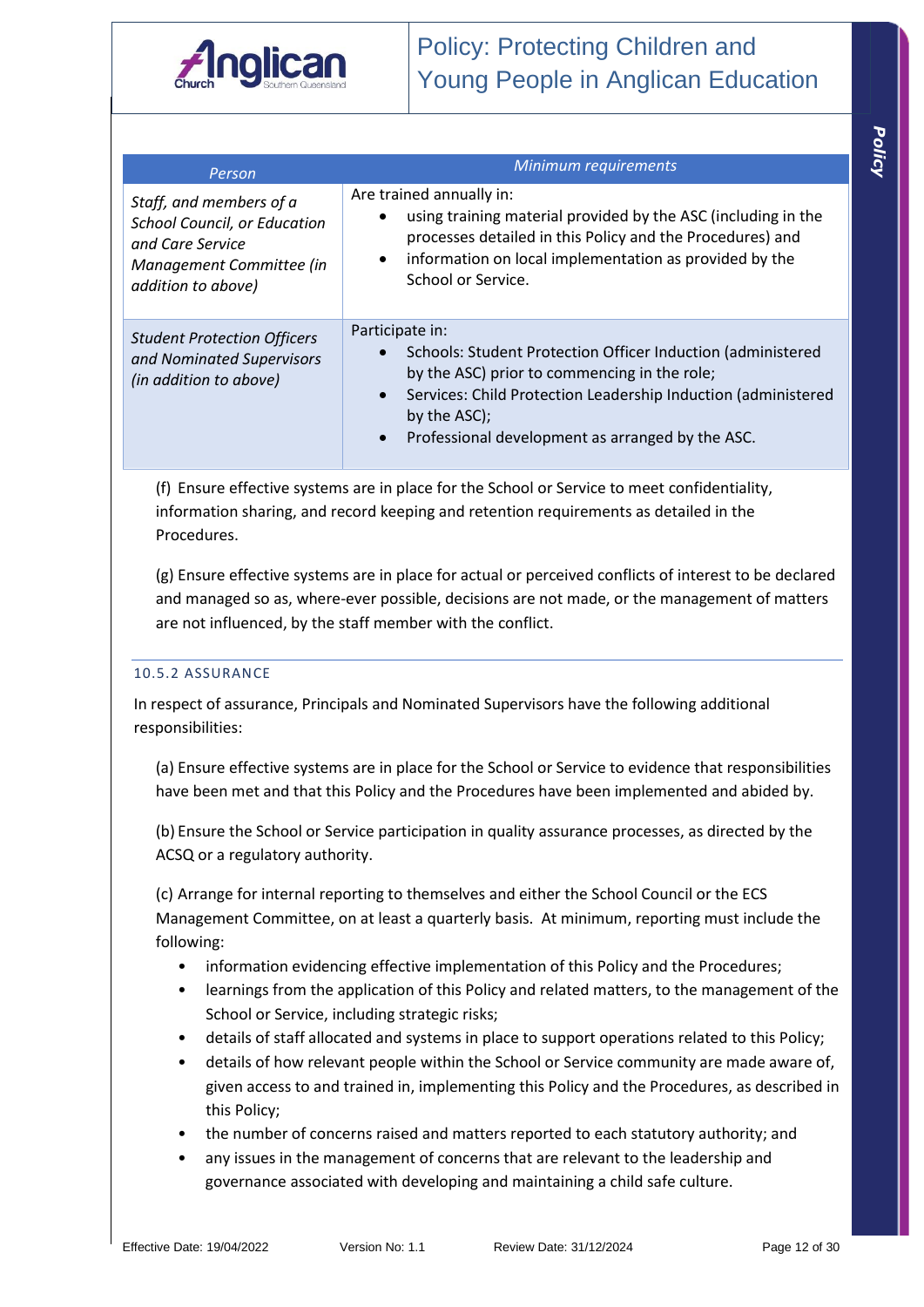

(d) Report to the governing body, or to their delegate (section 10.9 and Appendix C), on at least an annual basis and on request, to provide information regarding effective implementation of this Policy and the Procedures, and communicate any issues relevant to their governance responsibilities.

Note: Where a School or Service is controlled by the ACSQ a copy of this report is to be provided to the Executive Director, ASC (see Appendix B).

#### 10.5.3 MANAGEMENT OF SPECIFIC MATTERS

In respect of the management of specific matters, Principals and Nominated Supervisors have the following additional responsibilities:

(a) Assist all persons to meet their reporting responsibilities through implementing processes described in this Policy and the Procedures.

(b) Immediately provide all written reports of reasonable suspicions of sexual abuse or likely sexual abuse of a child, or another person who otherwise meets the definition of student; or a reasonable belief of a child sexual offence committed by an adult, to:

- i. a Police Officer, Queensland Police Service, and
- ii. where the Principal or Nominated Supervisor is also the person who formed the reasonable suspicion (the first person), a director of a school's governing body, Approved Provider of a service, or their delegate (see section 10.9 and Appendix C)

Please refer to the Procedures for information on reasonable excuses for not reporting a child sexual offence to Police.

(c) Where an adult student, visitor, volunteer or staff member raises a concern relating to a reasonable belief of a child sexual offence committed by an adult; inform the staff member, volunteer or visitor, in writing, when their concern has been reported to Police.

(d) Ensure reporting to Child Safety of all reasonable suspicions a child is in need of protection from any type of abuse or neglect, including an unborn child who may be in need of protection after they are born.

(e) As soon as practicable (usually immediately) report all concerns related to:

- i. the potential or alleged inappropriate behaviour by a past or current staff member or volunteer
- ii. additional matters potentially significant impact on the strategic operation of the School or Service

to a director of a school's governing body, Approved Provider of a service, or their delegate (see section 10.9 and Appendix C).

(f) Consistent with the responsibilities of School Councils and Service Management Committees, as soon as practicable, brief and share information with the Chair of the Council/Committee on all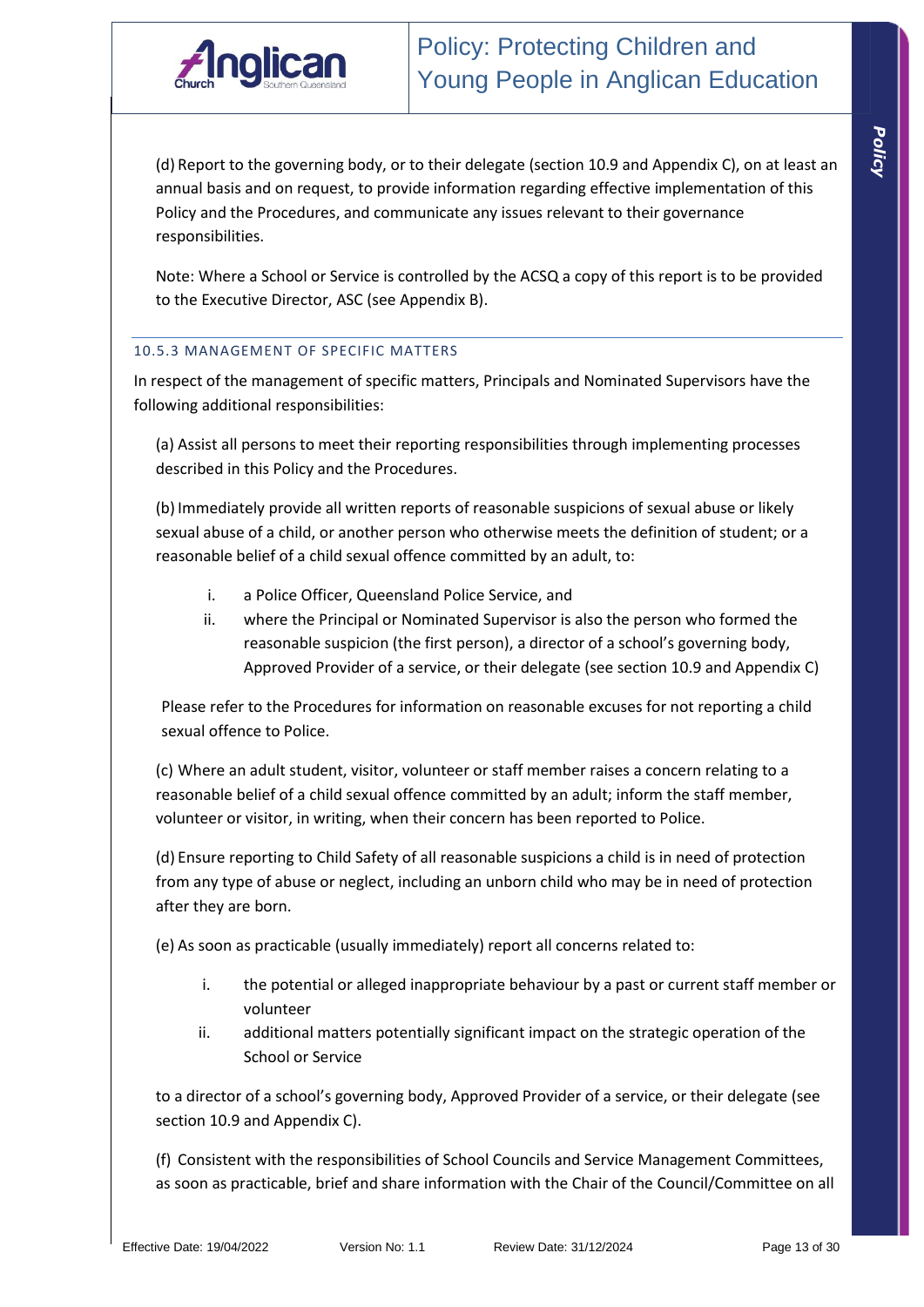

matters potentially impacting the strategic operation of the School or Service, including information on the process followed to manage the matter.

(g) Notify and work collaboratively with the Queensland College of Teachers (QCT) regarding the management of relevant matters.

- i. For School Principals notifications include:
	- as soon as practicable after starting to deal with an allegation of harm caused or likely to be caused to a child because of the conduct of a relevant teacher;
	- as soon as practicable after stopping dealing with the allegation for any reason, notify QCT of the outcome;
	- within 14 days of a notice of dismissing a teacher, or giving a notice of dismissal to a teacher, notify QCT where circumstances call into question the teacher's competency to be employed as a teacher.
- ii. For Nominated Supervisors, where the relevant teacher is employed in a Service (and not a School where (i) applies), a complaint is to be made to the Queensland College of Teachers if the teacher is dismissed in circumstances that call into question the teacher's competency to be employed as a teacher.

(h) In addition to the above responsibilities, Principals and Nominated Supervisors are to ensure:

- i. initial and ongoing risk assessment occurs, and all reasonable precautions are subsequently implemented to identify, minimise and manage risks to children and meet duty of care responsibilities;
- ii. advice is sought from appropriate persons, whenever necessary, such as the Child Safety Advocate (ASC) and lawyers;
- iii. consideration is given to any actual or perceived conflicts, so as, where-ever possible, decisions are not made, or the management of matters is not influenced, by the staff member with the conflict;
- iv. appropriate actions to implement support for children and young people, their families, staff, volunteers and other relevant persons is taken, referring to other service providers (e.g. counselling) where appropriate;
- v. effective and appropriate communication occurs with relevant stakeholders;
- vi. human resource management responsibilities are met, including requirements relevant to employment law;
- vii. appropriate liaison and cooperation with statutory authorities such as Child Safety, Police and the Queensland College of Teachers;
- viii. consideration is given to notifying the School or Service's insurers;
- ix. at an appropriate time, relevant matters are analysed to identify any causes and systematic failures within the School or Service to inform continuous improvement.

#### 10.6 PRINCIPALS

Principals have the following additional responsibilities:

(a) Ensure there are a sufficient number of staff members (at least two) nominated as Student Protection Officers at the school; that they are accessible during school hours; and that their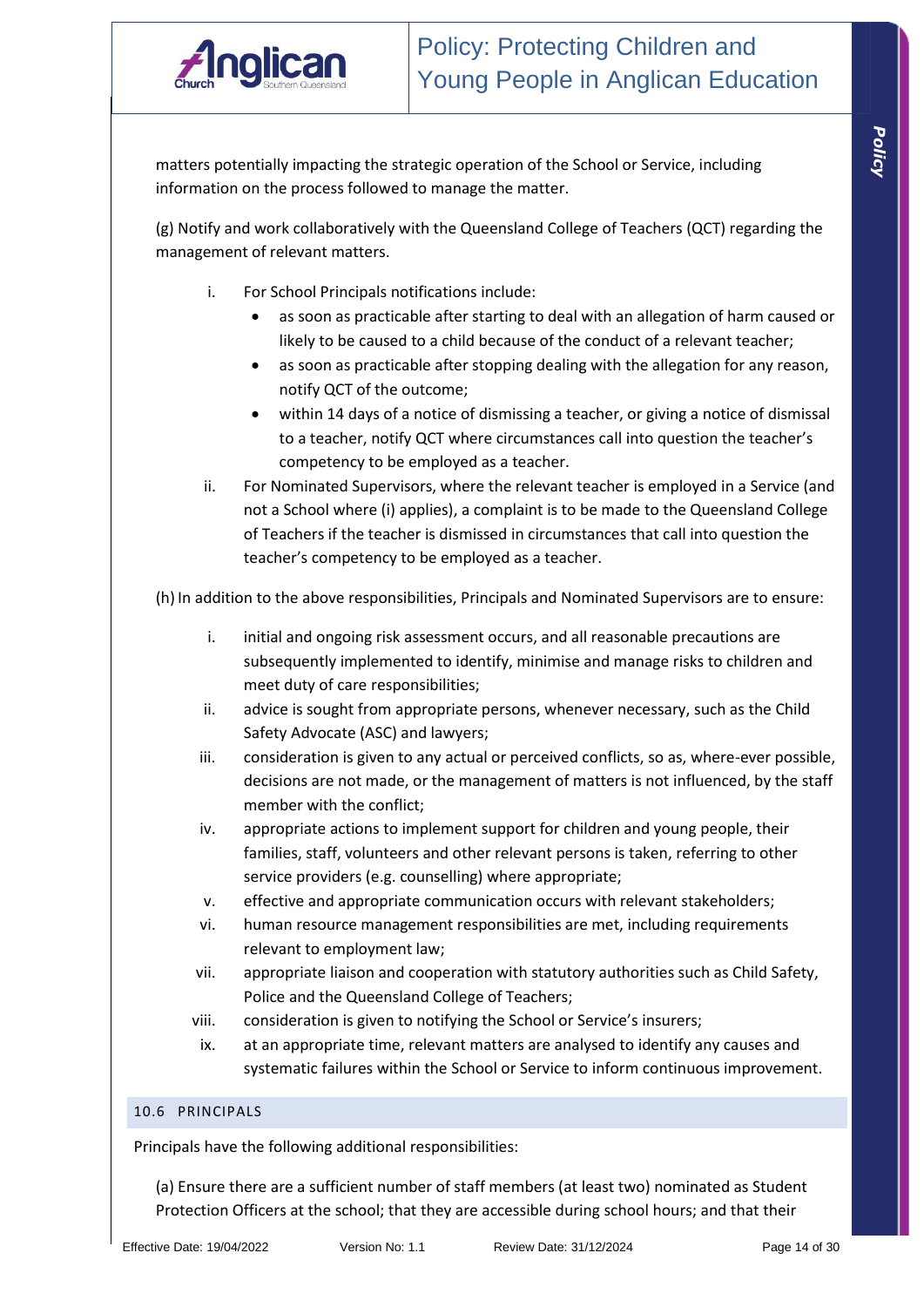

identity and role is appropriately communicated to the school community, including children and young people; parents, carers and guardians; and staff, volunteers and visitors. Refer to Appendix D for template to document Student Protection Officer delegation.

(b) Ensure, wherever a child or young person is in the care, supervision, control or authority of the School, including, for example, in boarding, home stay or any other care arrangements administered, arranged or approved by the School; that each child or young person clearly understands who they can speak to when they have concerns.

#### 10.7 NOMINATED SUPERVISORS

Nominated Supervisors have the following additional responsibilities:

(a) If delegating responsibilities under section 10.4 of this Policy, keep written evidence of the delegated responsibility and the communication of such delegation to, at minimum, the relevant staff member, the Service's Management Committee (where applicable), and the Approved Provider or their delegate (see section 10.9 and Appendix C).

#### NOTIFICATIONS TO THE REGULATORY AUTHORITY

(b) Ensure, as soon as practicable, all relevant matters are reported to the Approved Provider, or their delegate (see section 10.9 and Appendix C), to enable notification to the Department of Education, as the regulatory authority, including:

- i. any circumstance arising at the service where it is reasonable to suspect a risk to the health, safety or wellbeing of a child, or children, attending the service;
- ii. an allegation, concern or suspicion of physical abuse or sexual abuse of a child, or children, has occurred or is occurring while the child is, or the children are, being educated and cared for by the service;
- iii. serious incidents and complaints or allegations of serious incidents;
- iv. any complaints or allegations that the Education and Care Service National Law has been contravened, e.g. inadequate supervision, inappropriate discipline, or failure to protect from harm or hazard;
- v. any related disciplinary proceedings or suspension or cancellation of a teacher registration or working with children authority of a Nominated Supervisor within the Service.

(c) Nominated Supervisors are to provide, in sufficient detail and within required timeframes, all information required by either the Approved Provider (or their delegate) and the Department of Education.

#### 10.8 SCHOOL COUNCILS AND SERVICE MANAGEMENT COMMITTEES

In addition to responsibilities detailed above for volunteers (10.1 and 10.2) School Councils and Service Management Committees are responsible for the following:

(a) Support effective implementation of this Policy and the Procedures.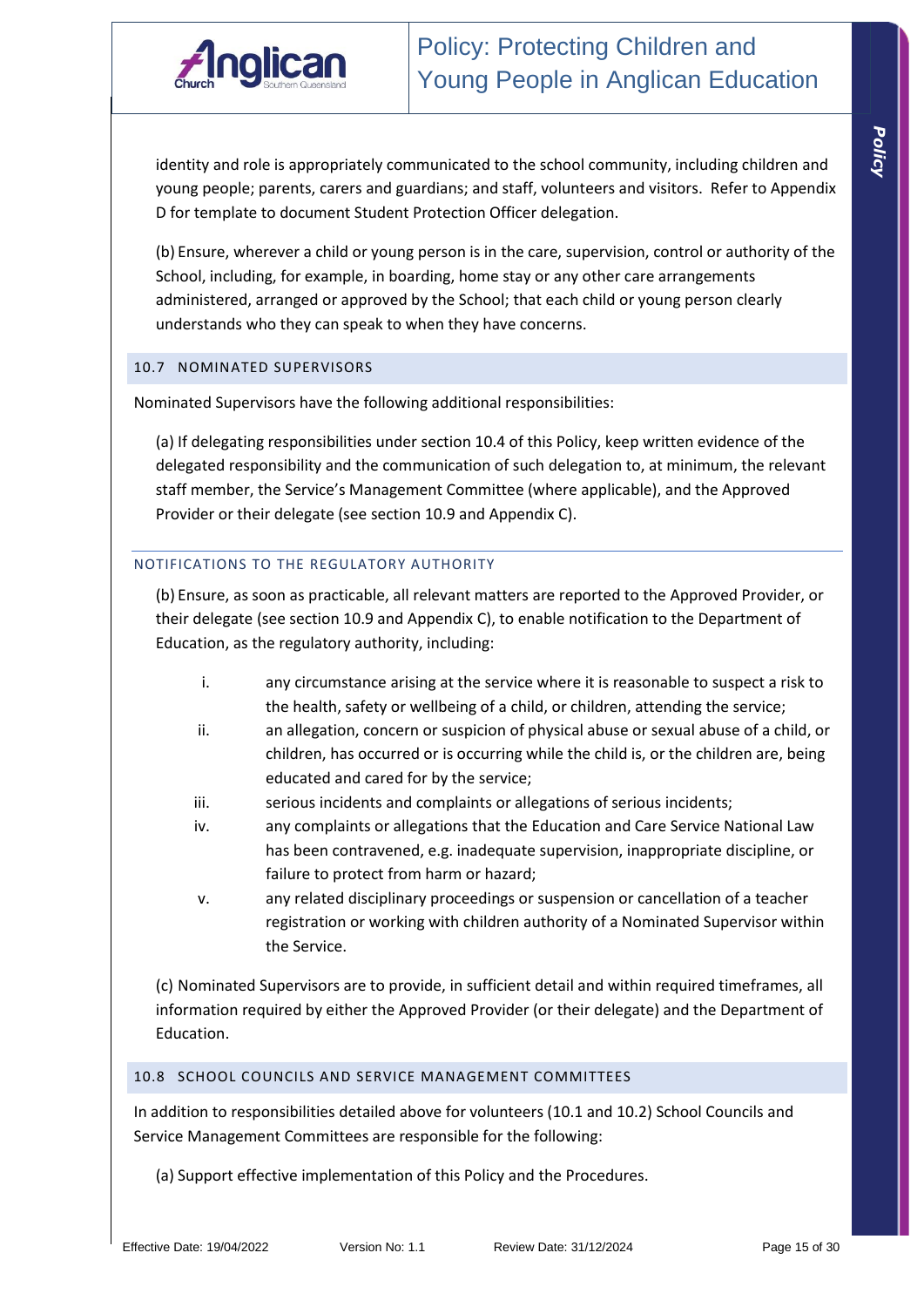

(b) Support the School or Service and provide assurance to the governing body/ approved provider, regarding matters reported to them and the processes being followed (including matters reported to the Chair – see section 10.5.3(f)).

(c) On at least a quarterly basis, consider issues as reported by the School or Service relevant to:

- i. evidencing effective implementation of this Policy and the Procedures;
- ii. learnings from the application of this Policy and related matters, to the management of the School or Service, including strategic risks.

#### 10.9 ACSQ AND OTHER GOVERNING BODIES

The ACSQ and other governing bodies (including directors of a School's governing body and Approved Providers of a Service) have the following responsibilities:

(a) The governing body of the School or Service will, by unanimous resolution, communicate any delegation of their responsibilities and arrange for such to be published alongside this Policy in Appendix C. Responsibilities relevant to this Policy include but may not be limited to the following matters, detailed in (c) to (i) below.

(b) The governing body of the School or Service will provide sufficient support for Schools and Services to effectively implement this Policy.

#### REPORTING OF SEXUAL ABUSE OR LIKELY SEXUAL ABUSE TO POLICE

(c) When receiving a report of a reasonable suspicion of sexual abuse or likely sexual abuse to a child, or other person that otherwise meets the definition of a student; or a reasonable belief of a child sexual offence committed by an adult, that is not known to have been reported to the Police:

- i. provide this report to the Police immediately; and
- ii. inform, in writing, any person who provided this report as part of their responsibilities detailed in this Policy, that the matter has been reported to the Police.

#### REPORTING TO THE REGULATORY AUTHORITY FOR EDUCATION AND CARE SERVICES

(d) Report to the Department of Education, as the regulatory authority, as required under *Education and Care Services National Law and Regulations*.

#### CONCERNS RELATED TO INAPPROPRIATE BEHAVIOUR AND OTHER MATTERS

(e) Receive reports regarding:

- i. alleged inappropriate behaviour by past or current staff members or volunteers
- ii. additional matters potentially significant impact on the strategic operation of the School or Service

(as per section 10.5.3(e)) and ensure concerns related to inappropriate behaviour are managed as per this Policy and applicable law or canon.

(f) Where a School or Service is governed or controlled by the ACSQ (see Appendix B), and the matter relates to **information** about sexual misconduct by a past or current staff member or

*Policy*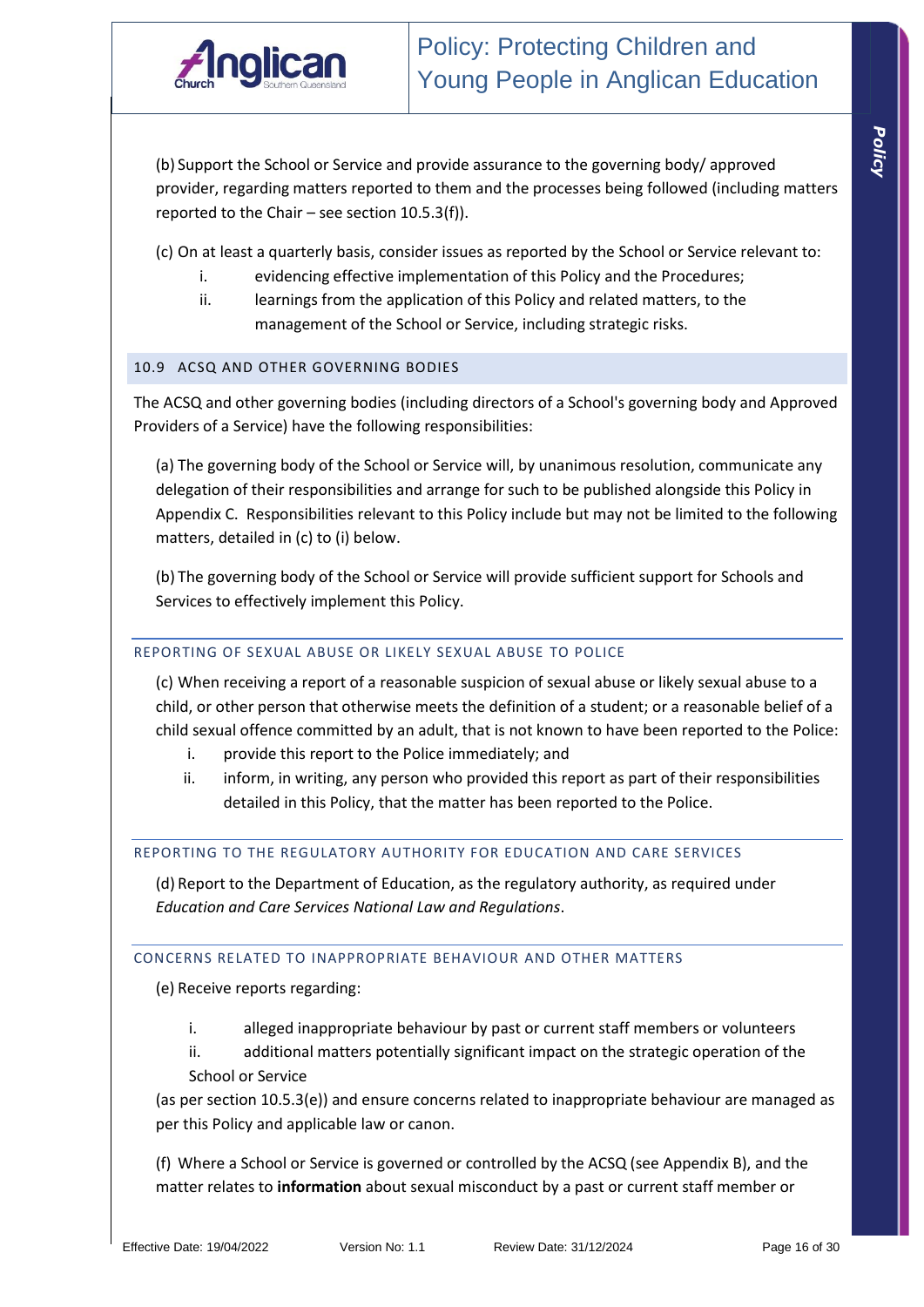

*Policy* 

volunteer, the Director of Professional Standards will be one of the delegates tasked with meeting responsibilities in section 10.9(e).

(g) Provide concerns related to a **Licensed Person** to the **Bishop** or **Archbishop**.

#### ASSURANCE

(h)On at least an annual basis, or as requested by the ASC or a regulatory authority, consider issues as reported by the School or Service relevant to:

- i. evidencing effective implementation of this Policy and the Procedures;
- ii. learnings from the application of this Policy and related matters, to the management of the School or Service, including strategic risks.

(i) Provide direction and authority to the School or Service to participate in quality assurance mechanisms, such as audits, as directed by the ACSQ or a regulatory authority, the purpose of which is to provide assurance of compliance with this Policy.

#### 10.10 ANGLICAN SCHOOLS COMMISSION

#### (A) CONSULTATION AND SUPPORT

Provide consultation and support on the application of the Policy and the management of related matters through the role of Child Safety Advocate.

#### (B) TRAINING

Provide training materials to Schools and Services to assist with implementation of this Policy. At minimum, this includes:

(a) child protection training material for staff, school councils and service management committees, on relevant processes and responsibilities detailed in this Policy and the Procedures; and

(b) induction training for School Student Protection Officers and Service leaders.

#### (C) POLICIES AND PROCEDURES

Publish this Policy and the Procedures to assist Schools and Services to meet requirements for such written processes.

#### 11. LEGISLATION, CANON AND OTHER RELEVANT DOCUMENTS

In implementing this Policy, it is expected that Anglican Schools and Services will meet legal and canonical requirements; and apply the best practice approach described in referenced documents. Refer to the Procedures for further details.

#### LEGISLATION

- *Australian Charities and Not for Profits Commission Act* 2012 and *Regulation* 2013 (Cth)
- *Child Protection Act 1999 and Regulation* 2011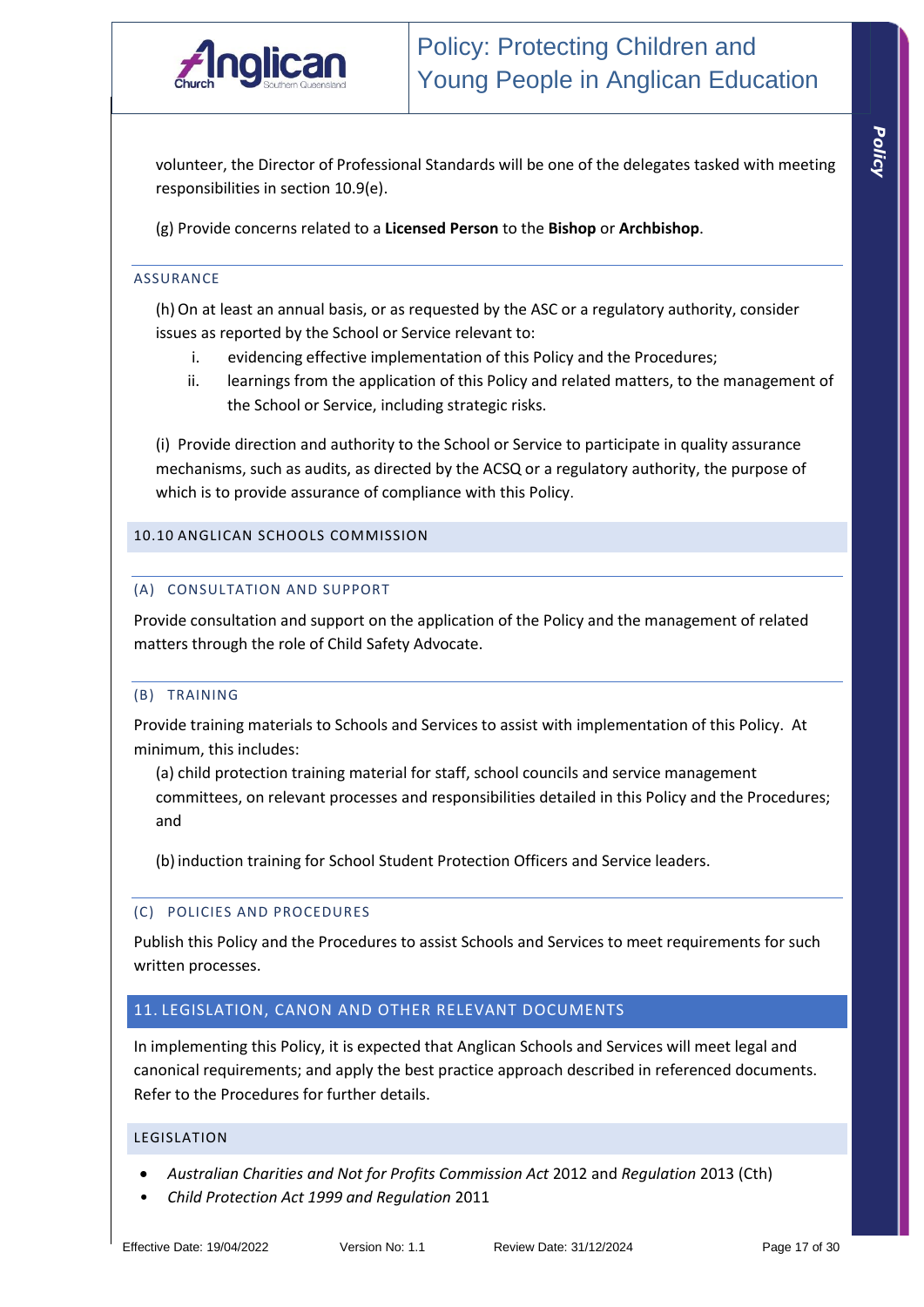

- *Civil Liability Act 2003 and Regulation* 2014
- *Criminal Code* 1899
- *Education (Accreditation of Non-State Schools) Act and Regulation* 2017
- *Education and Care Services Act and Regulation* 2013
- *Education and Care Services National Law* 2018 and *Regulation* 2021
- *Education and Care Services National Law (Queensland) Act* 2011 and *Regulation* 2011
- *Education (General Provisions) Act* 2006 and *Regulation* 2017
- *Education Services for Overseas Students Act* 2000 (Cth)
- *Education (Queensland College of Teachers) Act* 2005 and *Regulation* 2016
- *National Code of Practice for Providers of Education and Training to Overseas Students* (legislative instrument)
- *Work, Health and Safety Act* and *Regulation* 2011
- *Working with Children (Risk Management and Screening) Act* 2000 and *Regulation* 2020

#### CANON

- *Professional Standards Canon*
- *Safe Ministry to Children Canon*

#### REFERENCE DOCUMENTS

- National Principles for Child Safe Organisations, published by the Australian Human Rights Commission
- National Quality Standard, published by the Australian Children's Education and Care Quality Authority (ACECQA)
- National Strategy to Prevent and Respond to Child Sexual Abuse (2021-30), published by the National Office of Child Safety
- Protocol for Responding to Child Sexual Abuse and Sexual Misconduct, published by the ACSQ
- Working with Children in Anglican Education Policy and the Guidelines and Procedures

#### 12. VERSION CONTROL

This Policy replaces both the Student Protection in Anglican Schools and the Child Protection in Anglican Education & Care Services Policies. This replacement includes any requirement to comply with these documents within a Code of Conduct or other like policy or other document.

| <b>Version</b> | Date       | Document owner                     | <b>Comments</b>                                          |
|----------------|------------|------------------------------------|----------------------------------------------------------|
| 1.0            | 16/12/2021 | <b>Anglican Schools Commission</b> | Approved by Diocesan Council                             |
| 1.1            | 11/04/2021 | Anglican Schools Commission        | Minor changes, e.g. correct<br>references to Appendices. |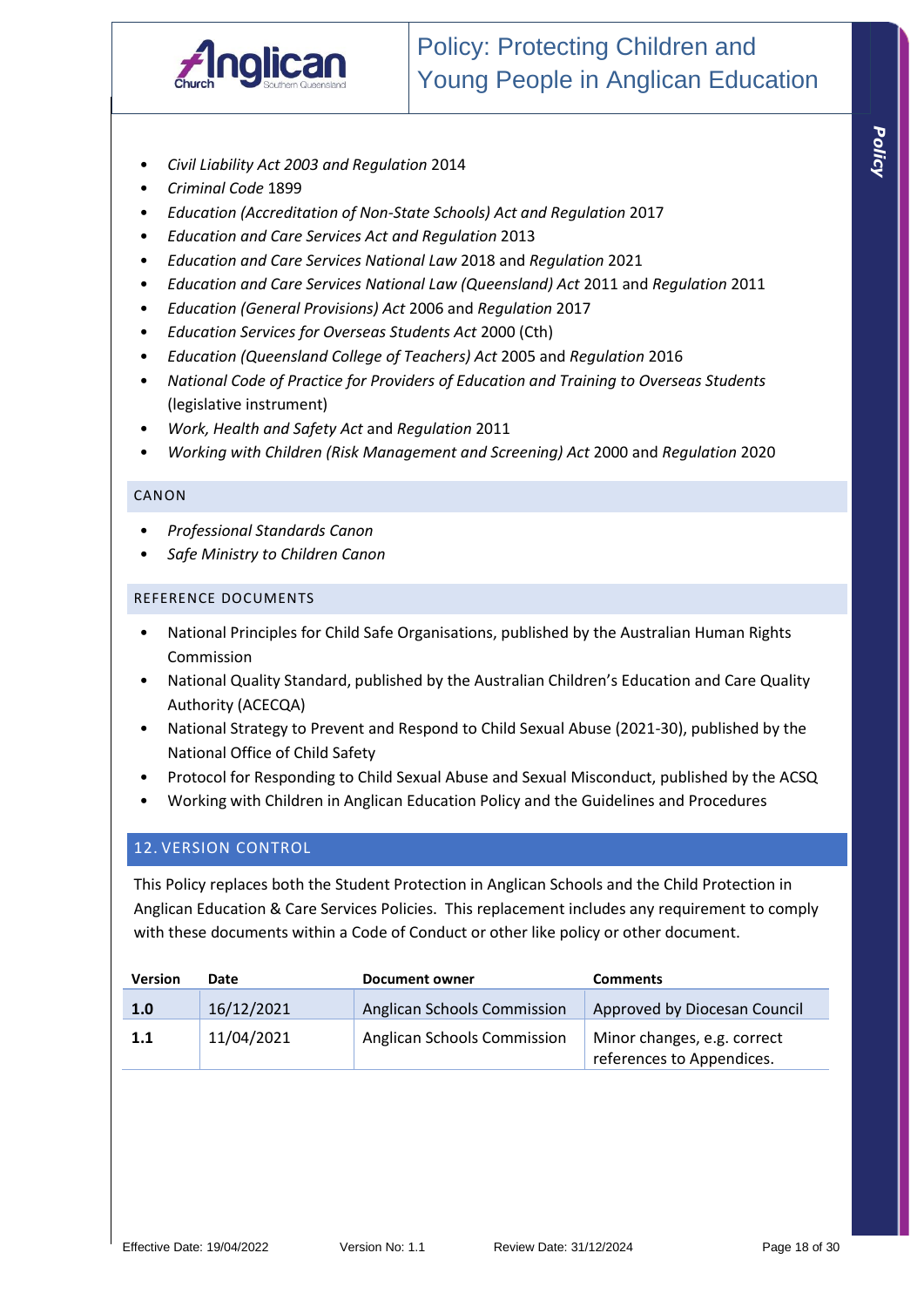

# *Policy*

## APPENDIX A: KEY TERMS AND DEFINITIONS

**Abuse**: Behaviour that causes, or could reasonably be expected to cause, harm. It can be a single incident, or several incidents that take place over time. For the purpose of this Policy and the Procedures, examples of Abuse includes:

## (a) A SEXUAL OFFENCE COMMITTED AGAINST, WITH OR IN THE PRESENCE OF A CHILD

- (i) Sexual offences refer to criminal conduct of a sexual nature and includes:
	- (A) sexual assault
	- (B) indecent acts
	- (C) production or possession of child abuse material
	- (D) 'grooming' a child in order to commit a sexual offence. Grooming concerns predatory conduct undertaken to prepare a child for sexual activity at a later time.

## (b) SEXUAL MISCONDUCT

- (i) Sexual misconduct includes behaviour, physical contact, speech or other communication of a sexual nature, inappropriate touching, grooming behaviour, and voyeurism. This captures a broader range of inappropriate behaviours of a sexual nature that are not necessarily criminal. Examples of sexual misconduct include:
	- (A) an adult developing a close and inappropriate relationship with a child which crosses professional boundaries
	- (B) an adult inappropriately discussing sex and sexuality with a child
	- (C) other overtly sexual acts that could lead the ASC to take disciplinary or other action.

#### (c) PHYSICAL VIOLENCE

- (i) Physical violence includes an act that causes physical injury or pain. Examples of physical violence can include:
	- (A) hitting/kicking/punching
	- (B) pushing/shoving/grabbing/throwing/shaking
	- (C) using an object to hit or strike
	- (D) using restraint or excessive force that is inappropriate to the situation.
- (ii) Physical violence does not include lawful behaviour. For example:
	- (A) reasonable steps taken to protect a child from immediate harm, such as taking a child's arm to stop them from going into oncoming traffic
	- (B) medical treatment given in good faith by an appropriately qualified person, such as a senior first aid officer administering first aid.

#### (d) BEHAVIOUR THAT CAUSES SIGNIFICANT EMOTIONAL OR PSYCHOLOGICAL HARM TO A CHILD

- (i) Examples of behaviours that may cause emotional or psychological harm include:
	- (A) exposure to violence or threats of violence, including family violence
	- (B) persistent hostility/rejection
	- (C) humiliation/belittling
	- (D) scapegoating.
- (ii) Please note the following does not constitute behaviour that causes significant emotional or psychological harm to a child:
	- (A) a person takes reasonable steps to protect a child from immediate harm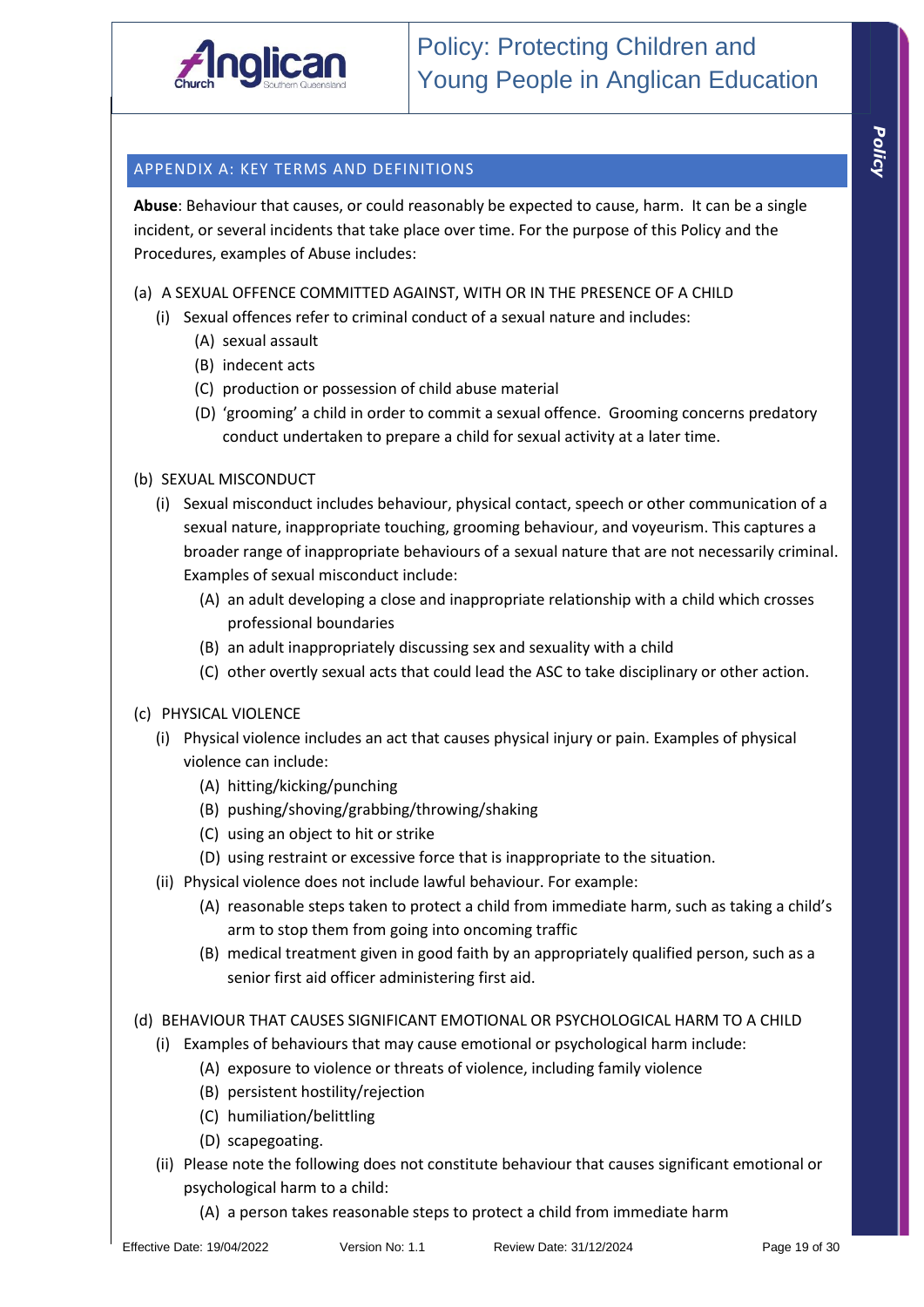

- (B) a person with responsibility for discipline takes lawful and reasonable disciplinary action, such as sending a child to sit in 'time out' for a period of time, in line with organisational policy
- (C) the conduct is related to providing medical treatment or care given in good faith, such as a first aid officer administering first aid.

#### (e) SIGNIFICANT NEGLECT OF A CHILD

- (i) The neglect:
	- (A) must be more than minor and insignificant
	- (B) does not need to have a lasting or permanent effect
	- (C) may be an ongoing situation or a one-off incident, as long as it is not minor in nature.
- (ii) Examples of different types of neglect include:
	- (A) supervisory neglect, which is the absence or inattention of a person which places the child at risk of physical harm or injury, sexual abuse or allows other criminal behaviour towards the child
	- (B) physical neglect, which is the failure to provide basic physical necessities for a child, such as adequate food, clothing and housing
	- (C) medical neglect, which is the failure to provide for appropriate medical care for a child, including a failure to acknowledge the seriousness of an illness or condition, or deliberately withholding appropriate care.

Also see: https://aifs.gov.au/cfca/publications/what-child-abuse-and-neglect

The Queensland Government publishes the following information on child abuse: https://www.cyjma.qld.gov.au/protecting-children. This information is referenced here as it is published by the Department that administers the *Child Protection Act 1999*, including the requirement for relevant persons to notify reportable suspicions a child is in need of protection from physical or sexual abuse.

**Adult student:** a person enrolled as a student of a School who is 18 years or older.

**All persons:** All children and young people, **staff, volunteers** and **visitors** in the School or Service.

#### **Appropriate Authority**:

An Appropriate Authority in a School refers to members of the senior or executive leadership team who include, but are not limited to:

- The Principal.
- The Deputy Principal, Heads of 'Schools' (e.g. Junior, Middle, Senior), Assistant Heads, Deputy Heads, Deans and Directors.

An Appropriate Authority in an ECS refers to the Director/Coordinator or Nominated Supervisor of the Service.

In some circumstances (e.g. complaints), Schools owned or controlled by ACSQ or ECS for which ACSQ is the Approved Provider, the Chair of a school council or ECS management committee or the Executive Director, Anglican Schools Commission may be considered as an Appropriate Authority.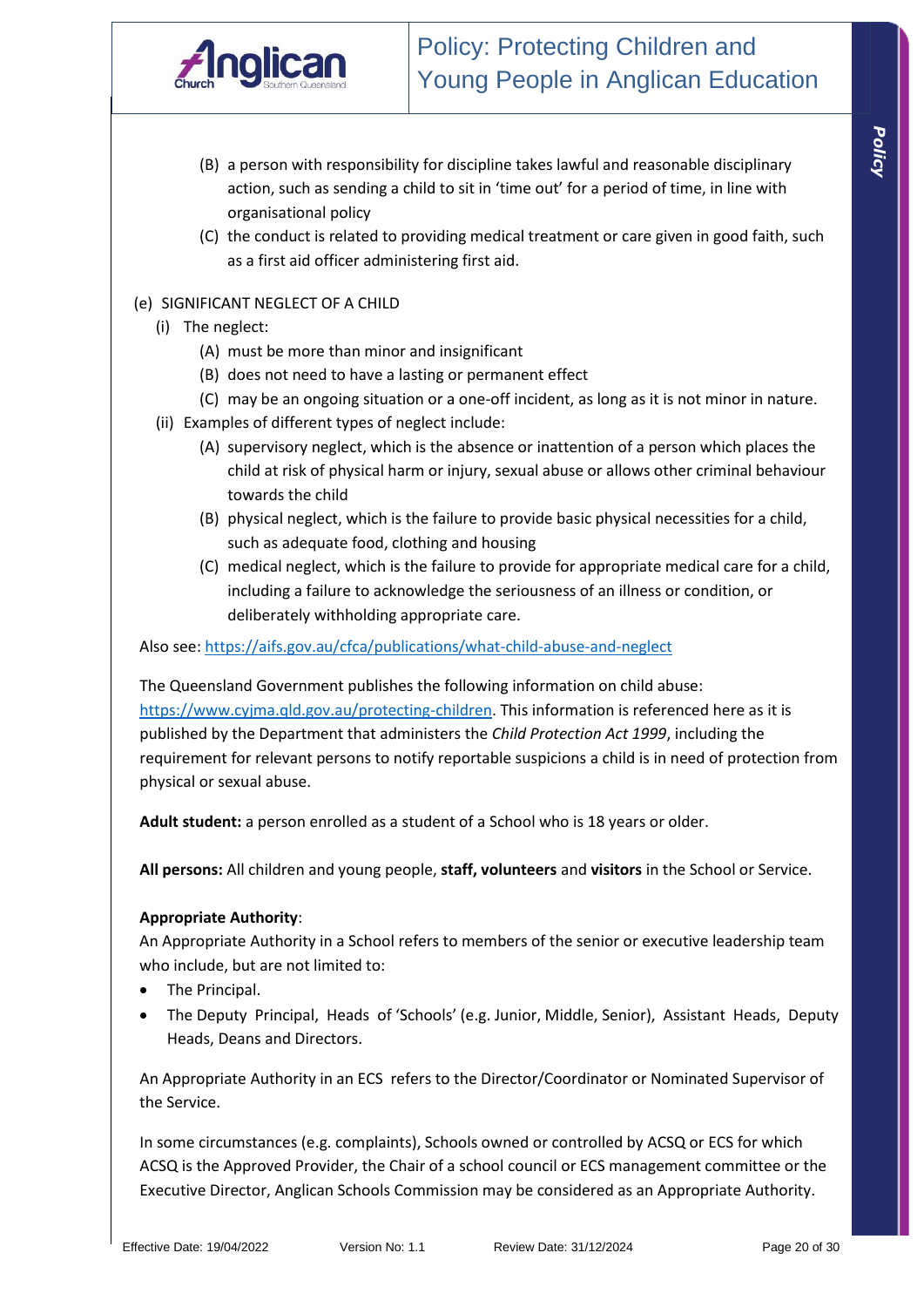

For other Anglican Schools or ECS, the Chair of the School's governing body or ECS management committee may be considered an Appropriate Authority.

**Appropriate Person:** the term 'Appropriate Person' will differ depending on the person who is reporting a concern. Please see the table below to ascertain who the 'Appropriate Person' would be in different circumstances.

| Person with concern                                    | Appropriate persons to share information with                                                                                                                      |
|--------------------------------------------------------|--------------------------------------------------------------------------------------------------------------------------------------------------------------------|
| Children and young people                              | Children and young people are asked to raise any concerns<br>(impacting either themselves or their peers) with an adult they trust,<br>so that the adult can help. |
|                                                        | Student Protection Officers (in Schools) and Responsible Persons<br>and Nominated Supervisors (in Services) are particularly available to<br>help                  |
|                                                        | It is also recognised that friendship and support from peers is<br>important to help children and young people feel safe and less<br>isolated.                     |
| Visitors, including parents<br>and carers              | In Schools: A Student Protection Officer or person with<br><b>Appropriate Authority</b><br>In Services: A person with Appropriate Authority<br>٠                   |
| Volunteers and staff                                   | In Schools: A Student Protection Officer or the Principal<br>$\bullet$<br>In Services: A Nominated Supervisor or the Approved Provider                             |
| (staff are also to refer to<br>relevant sections below | Where required to guide the application of the Policy, volunteers<br>and staff are also able to share information with staff from:                                 |
| regarding statutory<br>reporting obligations)          | The Anglican Schools Commission<br>The Office of the Director of Professional Standards (regarding<br>$\bullet$<br>sexual misconduct)                              |

**Approved Provider:** Holds provider approval for the Education and Care Service under the *Education and Care Service National Law 2018*.

**As soon as practicable:** As soon as is able to be done (often immediately).

**ASC:** the Anglican Schools Commission.

**Archbishop and Bishops:** Refers to the Archbishop of Brisbane and the ACSQ Regional Bishops, as well as the Bishop of the North Queensland Diocese.

**Child Abuse:** Please see definition of *Abuse*.

**Child and Youth Risk Management Strategy:** Sections 171 and 172 of the *Working with Children (Risk Management and Screening) Act 2000* requires our Schools and Services to have a Child and Youth Risk Management Strategy that implements employment practices and procedures to promote the wellbeing of a child affected by the regulated employment or regulated businesses undertaken as part of the School or Service and to protect the child from harm.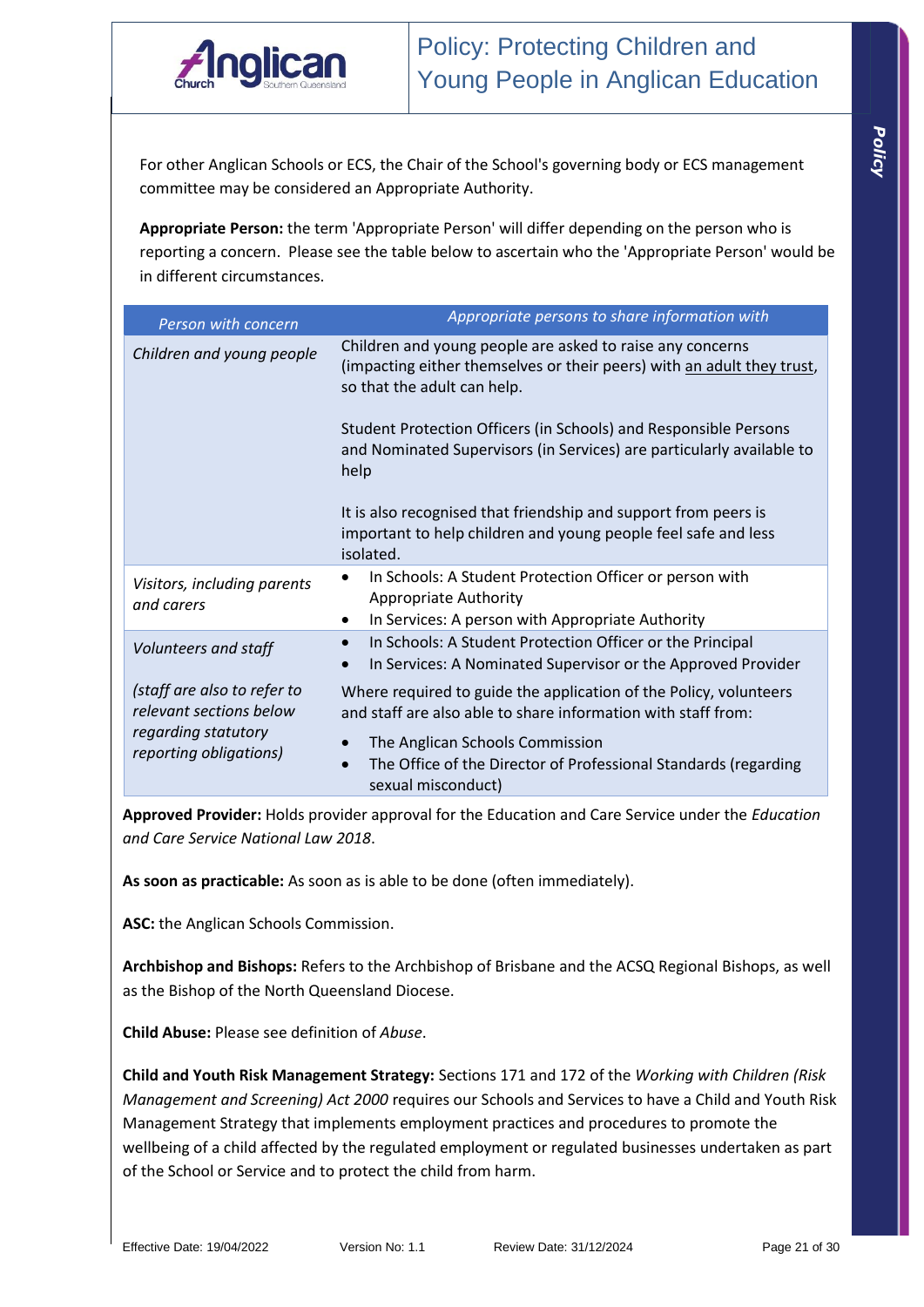

*Policy* 

**Child safe principles**: National Principles for Child Safe Organisations as published by the Australian Human Rights Commission.

**Child Safety:** Refers to the Queensland Department of Children, Youth Justice and Multicultural Affairs.

**Children and young people**: Consistent with *the Child Protection Act 1999*, a child means anyone under the age of 18 years. In addition to this, in this context, the terms child and/or young person are used. This includes young people who are 18 years or older where they are enrolled in an Anglican School. Children and young people are also commonly referred to as students (defined below).

Note: for the purpose of the Policy and the Procedure, requirements related to students apply to any child or young person associated with the School or Service or where the concern is obtained through a person's engagement with a School or Service.

**Child sexual offences:** Are detailed within the *Criminal Code 1899.*

**Concern:** Information of whatever nature and from whatever source, that leads to a reasonable suspicion of circumstances that may have posed or continues to pose a risk to the physical or psychological safety of a child or young person. This includes, but may not be limited to:

- incidents or allegations of sexual, physical, or other abuse or inappropriate behaviour;
- matters that are recent or historical in nature.

**Conflict of interest**: A conflict of interest is a situation in which someone in a position of trust or responsibility has competing professional or personal interests. A conflict may exist even if no unethical or improper acts result. A conflict can create an appearance of impropriety that can undermine confidence in the person or the School or Service.

**Director of a school's governing body:** As defined in section 9 of the *Education (Accreditation of Non-State Schools) Act 2017.* See Appendix A of the Policy for more information.

**Education and care professionals:** An individual, other than a volunteer or an individual under the age of 18, who is:

- (a) any of the following under the *Education and Care Services Act* 2013:
	- i. an approved provider;
	- ii. a supervisor for a QEC approved service;
	- iii. an educator for a QEC approved service; or
- (b) any of the following under the *Education and Care Services National Law* (Queensland):
	- i. an approved provider;
	- ii. a nominated supervisor for an approved education and care service;
	- iii. an educator for an approved education and care service;
	- iv. a family day care co-ordinator for an approved family day care service;
	- v. a family day care educator for an approved family day care service.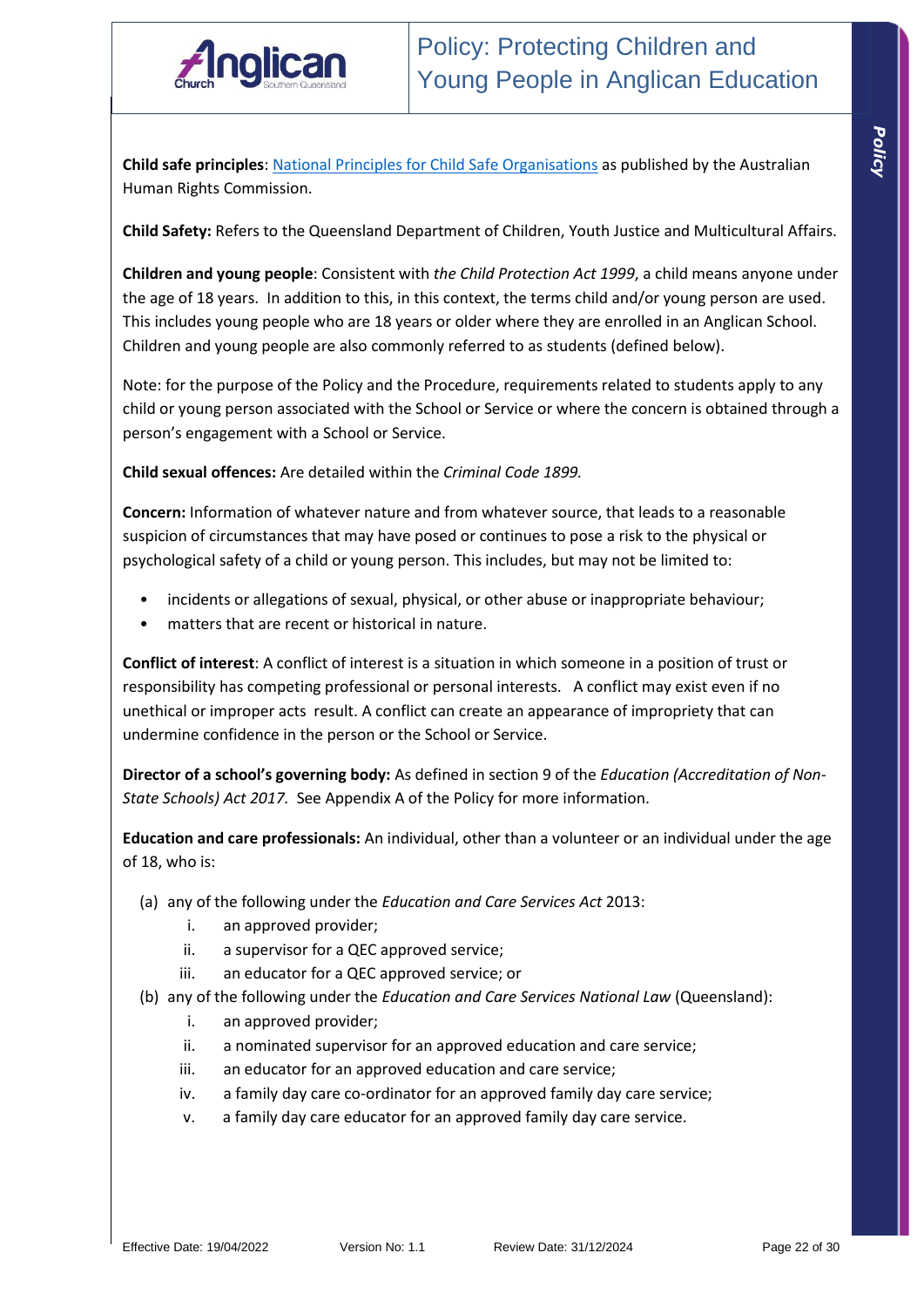

**Grooming:** As defined in the *Professional Standards Canon*, means the cultivation of a relationship in order to:

- (a) initiate or hide sexual assault or abuse;
- (b) facilitate the procurement of a child to engage in a sexual act; or
- (c) expose, without legitimate reason, a child to any indecent matter. In the case of child sexual abuse, an offender may groom not only the child, but also the child's parents or guardians, colleagues or other persons.

**Harm**: As defined in section 9 of the *Child Protection Act 1999* and the *Education (Queensland College of Teachers) Act 2005*: Harm, to a child, is any detrimental effect of a significant nature on the child's physical, psychological or emotional wellbeing. It is immaterial how the harm is caused. Harm can be caused by physical, psychological or emotional abuse or neglect; or sexual abuse or exploitation. Harm can be caused by a single act, omission or circumstance; or a series or combination of acts, omissions or circumstances.

**In need of protection**: As defined in section 10 of the *Child Protection Act 1999* a child in need of protection is a child who:

- (a) has suffered significant harm, is suffering significant harm, or is at unacceptable risk of suffering significant harm; and
- (b) does not have a parent able and willing to protect the child from the harm.

#### **Inappropriate behaviour:**

- (a) is **sexual** in nature, including **grooming**, or
- (b) regardless of the nature of the behaviour, where it is reasonable to suspect this behaviour has placed a child or young person at risk of harm, caused harm, or there is a **likelihood of future harm.** For example, this includes behaviour defined as **abuse**.

**Information**: As defined in Professional Standards Canon, information of whatever nature and from whatever source relating to:

- (a) alleged conduct of a Church Worker wherever or whenever occurring involving sexual harassment or assault, or sexually inappropriate behaviour, grooming or the possession, making or distribution of child exploitation material;
- (b) alleged inappropriate or unreasonable conduct or omission of a Church Worker who had knowledge of (a); or
- (c) an alleged process failure.

**Licensed persons:** A person ordained to the order of bishop, priest or deacon within the Anglican Church of Australia. These are known as Holy Orders.

**Likelihood of future harm:** Relates to harm where it is reasonable to believe it will present later in a person's development. This includes harm that is likely to occur should the alleged inappropriate behaviour of concern continue.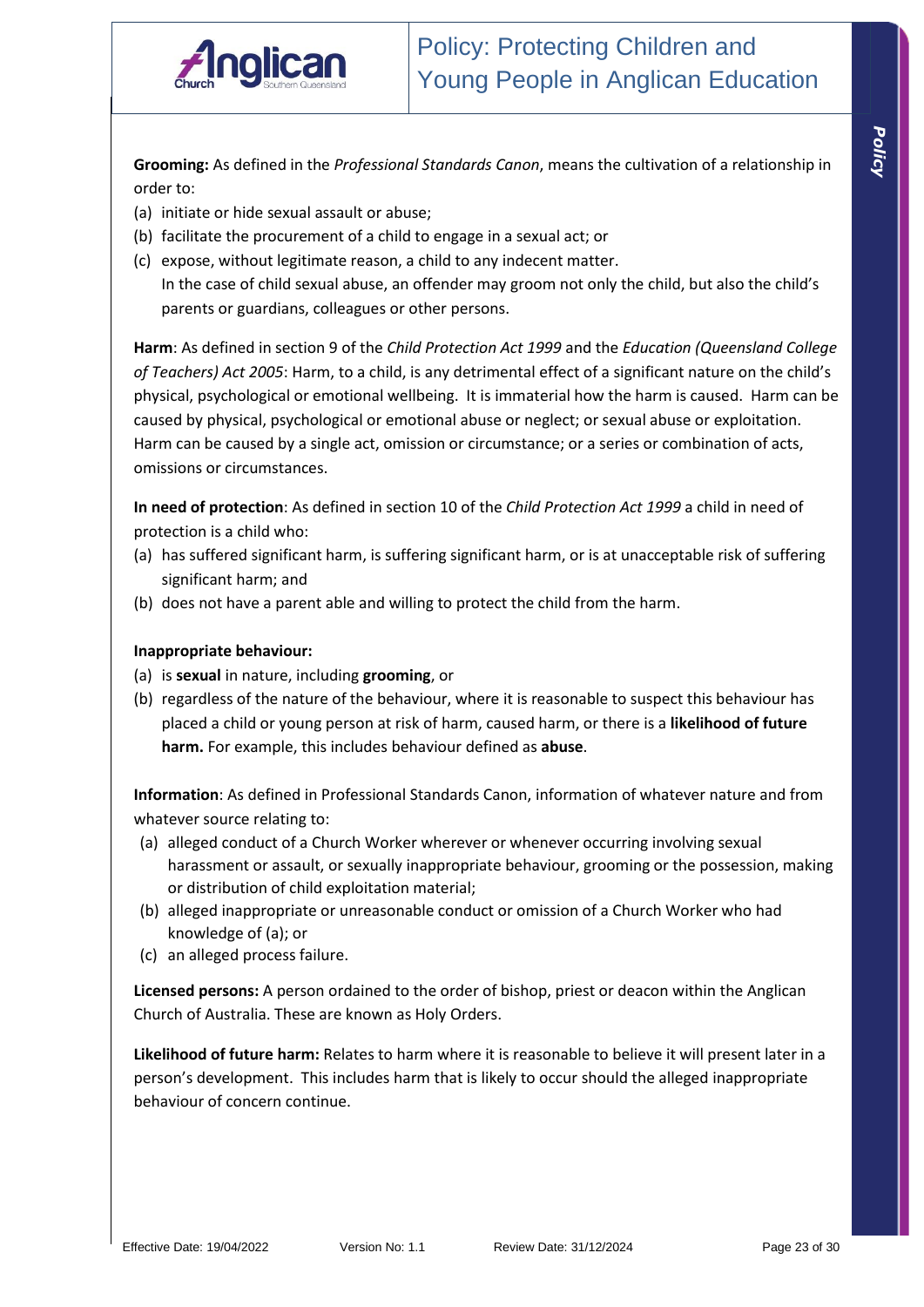

**Mandatory Reporter:** Pursuant to s 13E of the *Child Protection Act 1999* a mandatory reporter is any of the following:

- (a) a doctor;
- (b) a registered nurse;
- (c) a teacher;
- (d) a police officer who, under a direction given by the commissioner of the police service under the *Police Service Administration Act 1990*, is responsible for reporting under this section;
- (e) a person engaged to perform a child advocate function under the *Public Guardian Act 2014*;
- (f) an early childhood education and care professional.

**Nominated Supervisor:** Means an individual who is nominated by the Approved Provider of the Service under the *Education and Care Service National Law 2017* to be a Nominated Supervisor of that Service; and who has provided written consent to that nomination.

**Parent:** Consistent with the *Child Protection Act 1999* and *Working with Children (Risk Management and Screening) Act 2000,* a parent is the child's mother, father or someone else having or exercising parental responsibility for the child, other than on a temporary basis.

**Peers:** a child or young person of similar age. For example, for a year 10 student, other high school students are their peers.

**Principal:** Consistent with the *Education (General Provisions) Act 2006*, the person responsible for the school's day-to-day management. Also known as a Head of the School, Headmaster/mistress or other similar title.

**Procedures:** Means the *Protecting Children and Young People in Anglican Education Guidelines and Procedures*

**Policy:** Means the *Protecting Children and Young People in Anglican Education Policy*

**Reasonable belief:** Means believes on grounds that are reasonable in the circumstances.

**Reasonable suspicion:** Means suspects on grounds that are reasonable in the circumstances.

**Registered nurse:** Consistent with the *Child Protection Act 1999* means a person registered under the *Health Practitioner Regulation National Law*:

- (a) to practise in the nursing profession, other than as a student; and
- (b) in the registered nurse's division of that profession.

**Responsible Person:** Consistent with the definition within section 162 of the Educaiton and Care Service National Law, a Responsible Person includes:

- (a) the approved provider, if the approved provider is an individual or, in any other case, a person with management or control of an education and care service operated by the approved provider;
- (b) a nominated supervisor of the service;
- (c) a person in day-to-day charge of the service.

**Safety:** the condition of being protected from harm.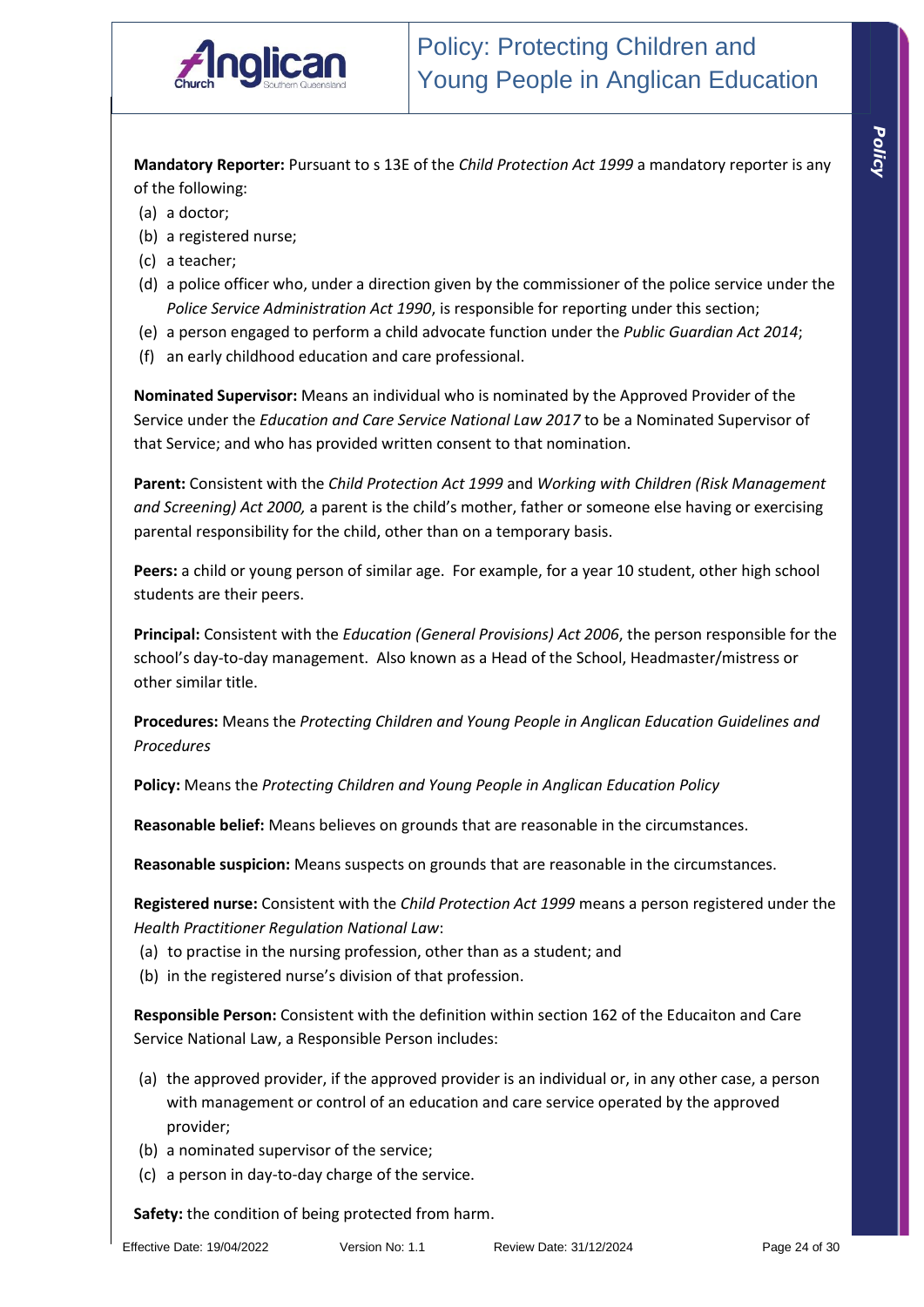

*Policy* 

**Sexual abuse:** Sexual abuse is defined in section 364 of the *Education (General Provisions) Act 2006* as including sexual behaviour involving the student and another person, where:

- (a) The other person bribes, coerces, exploits, threatens or is violent toward the student; or
- (b) The student has less power than the other person; or
- (c) There is a significant disparity between the student and the other person in intellectual capacity or maturity.

**Serious Incident:** A Serious Incident includes:

- the death of a child at the ECS, or following an incident at the ECS
- any incident involving serious injury or trauma to a child where it could be reasonably expected the children required urgent medical attention from a registered medical practitioner, or attend a hospital (e.g. broken limb)
- any incident involving serious illness, where a child ought reasonably to have attended a hospital (e.g. anaphylaxis)
- any emergency for which emergency services attended
- any circumstance where a child appears to be missing or cannot be accounted for
- any circumstance where a child appears to have been taken or removed from the premises in a manner that contravenes Regulations, or
- any circumstance where a child is mistakenly locked in or locked out of the premises or any part of the premises.

**Staff:** A staff member is a person who is employed by the School or Service.

**Student:** Consistent with the *Education (General Provisions) Act 2006,* includes a student under 18 years attending the School; a kindergarten age child registered in a kindergarten learning program at the School; or a person with a disability who is being provided with special education at the School.

**Student Protection Officers:** A person appointed by the Principal under section 10.6. See the Procedures for further information.

**Teachers:** An approved teacher under the *Education (Queensland College of Teachers) Act* 2005 employed at a school.

**Visitors:** Any person visiting the School or Service.

**Volunteers:** Consistent with the *Working with Children (Risk Assessment and Screening) Act 2000*, a person undertaking work for a School or Service without receiving financial reward. 'Undertaking work' is understood to mean holding a position or performing a function with the actual or apparent authority of the School or Service.

**Working with Children in Anglican Education Policy:** As published by the Anglican Schools Commission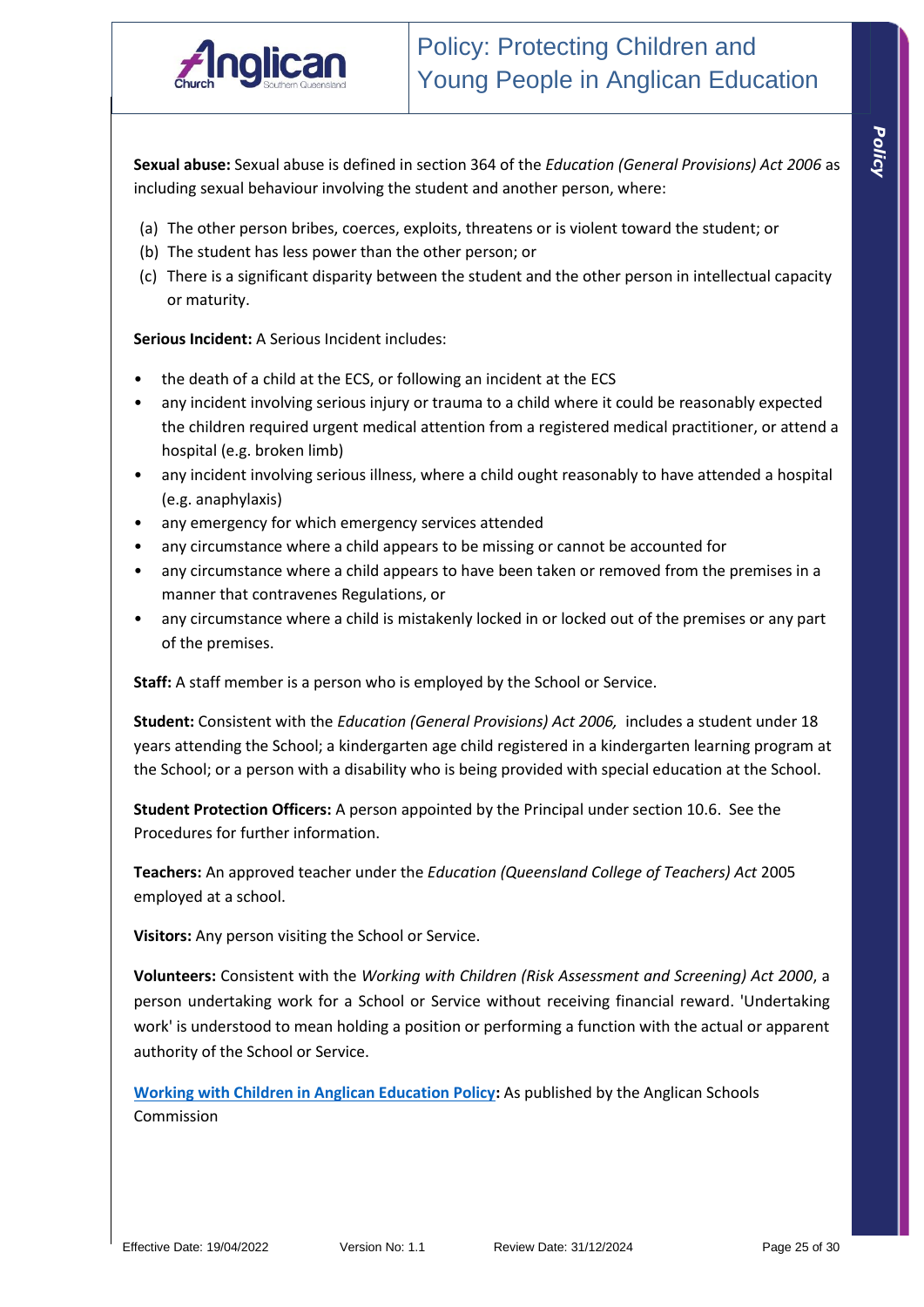

## APPENDIX B: EXPLANATORY NOTES

The Anglican Church Southern Queensland (ACSQ) is also known as the Corporation of the Synod of the Diocese of Brisbane.

1. The ACSQ is the governing body for the following Schools and Services, and is supported by the Anglican Schools Commission, School Councils and Service Management Committees to effectively govern. For Services the ACSQ is also the Approved Provider.

Anglican Church Grammar School (Churchie)

Carey Lane Early Learning Centre (ELC)

Coomera Anglican College, ELC and Outside School Hours Care (OSHC)

Fraser Coast Anglican College, Koala Kindy and Roos Care OSHC

Rainbow Town ELC

St Alban's Wilston Early Childhood Centre

St Andrew's Anglican College, Little Saints ELC and OSHC

St Luke's Anglican School and ELC

St Hilda's School, Pre-preparatory and OSHC

St Paul's School and ELC

Sunnybank Anglican ELC

Sunnybank Anglican Parish OSHC

The Glennie School, Community Kindergarten and Pitstop OSHC

The Southport School and Pre-Preparatory School

Toowoomba Anglican School, Kindergarten and OSHC

West Moreton Anglican College

2. Separately Incorporated Anglican Schools and Services within the ACSQ catchment, with their own Company Board and governance structure are:

| <b>ACSQ controlled</b>                                             | <b>Other</b>                                                |
|--------------------------------------------------------------------|-------------------------------------------------------------|
| Cannon Hill Anglican College                                       | All Saints Anglican School, Pre-Prep and OSHC               |
| Oaklands ELC and OSHC (Churchie)                                   | Canterbury College, ELC and OSHC                            |
| St John's Anglican College, Kindergarten and<br><b>OSHC</b>        | Hillbrook Anglican School                                   |
| The Springfield Anglican School and Tiny Tartans<br>Kindy and OSHC | Matthew Flinders Anglican College, ELC and<br><b>OSHC</b>   |
|                                                                    | St Aidan's Anglican Girls' School, Kindergarten<br>and OSHC |
|                                                                    | St Margaret's Anglican Girls' School, Pre-prep<br>and OSHC  |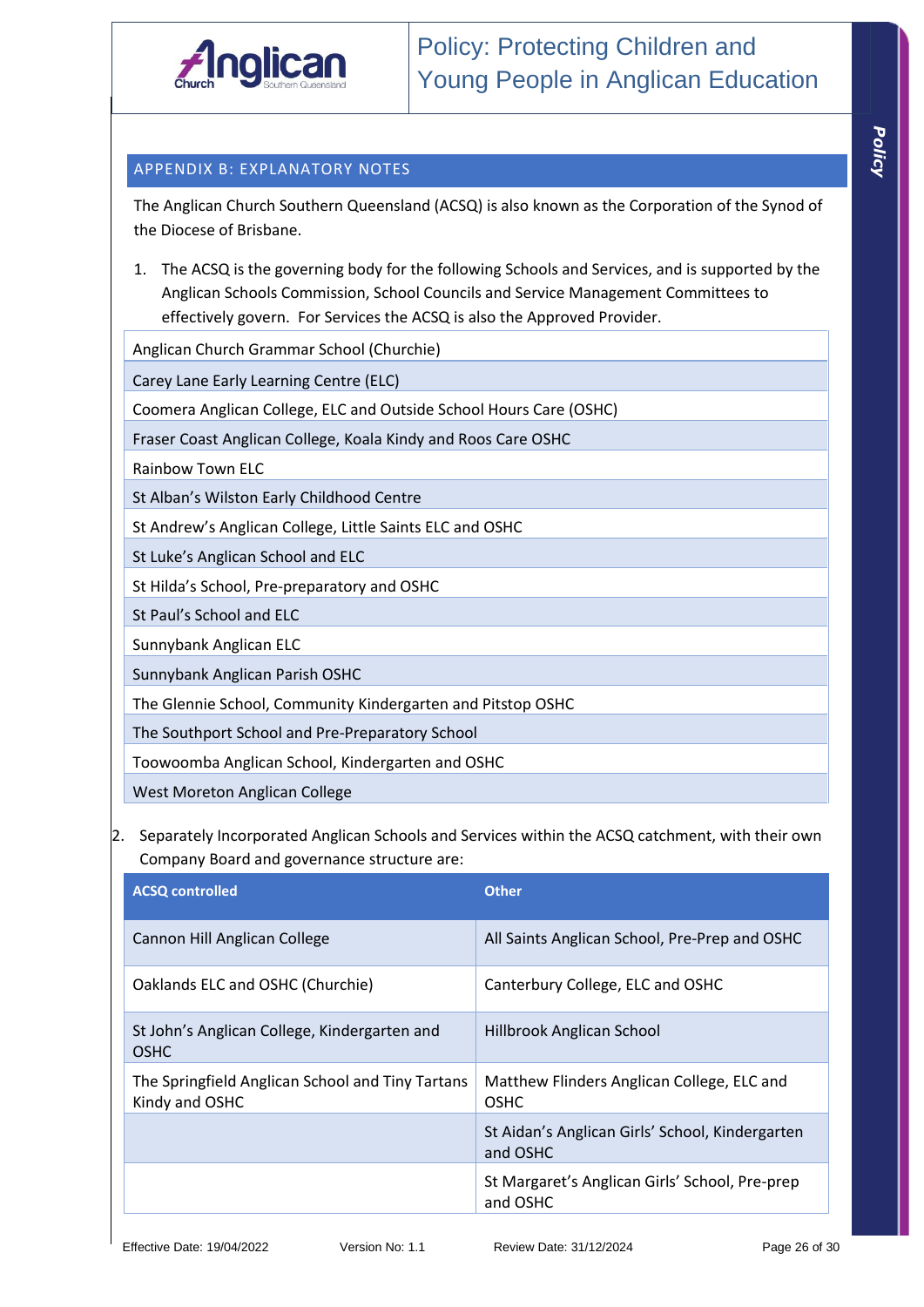

This list of delegations is reflective of all Schools and Services governed by the ACSQ (refer to section 10.9 and Appendix B). ACSQ has a number of roles relating to child safety that it can delegate to specific persons/entities. Please see below a list of ACSQ's relevant delegations.

The governing body of each Separately Incorporated Anglican School and Service will need to review this appendix and amend as appropriate to their circumstances, ensuring their own version is published alongside this Policy (refer to section 3 of this Policy).

1. REPORTING OF SEXUAL ABUSE OR LIKELY SEXUAL ABUSE TO POLICE

## **ACSQ DELEGATE:** EXECUTIVE DIRECTOR, ASC

Note: this reflects the delegation, made by unanimous resolutions, by the Directors of the governing body, pursuant to section 366B of the *Education (General Provisions) Act* 2006.

Reference: Section 10.9 (c) of the Policy.

*Receiving a report of a reasonable suspicion of sexual abuse or likely sexual abuse to a child, or other person that otherwise meets the definition of a student; or a reasonable belief of a child sexual offence committed by an adult, that is not known to have been reported to the Police:*

- *a) provide this report to the Police immediately; and*
- *b) inform, in writing, any person who provided this report as part of their responsibilities detailed in this Policy, that the matter has been reported to the Police.*
- 2. REPORTING TO THE REGULATORY AUTHORITY FOR EDUCATION AND CARE SERVICES

#### **ACSQ DELEGATES:** EXECUTIVE DIRECTOR, ASC AND GENERAL MANAGER ACSQ

Reference: Section 10.9 (d) of the Policy.

*Report to the Department of Education, as the regulatory authority, all relevant matters required under Education and Care Services National Law and Regulations.* 

3. CONCERNS RELATED TO INAPPROPRIATE BEHAVIOUR AND OTHER MATTERS

**ACSQ DELEGATES:** EXECUTIVE DIRECTOR, ASC AND WHERE A MATTER RELATES TO **INFORMATION** ABOUT SEXUAL MISCONDUCT, THE DIRECTOR OF PROFESSIONAL STANDARDS.

Reference: Section 10.9 (e, f, g) of the Policy.

*The Executive Director of the ASC is the delegate to receive reports regarding:*

- *i. alleged inappropriate behaviour by past or current staff members or volunteers*
- *ii. additional matters potentially significant impact on the strategic operation of the School or Service*

*and will ensure concerns related to inappropriate behaviour are managed as per this Policy and applicable law or canon.*

*Where a matter relates to information about sexual misconduct by a past or current staff member or volunteer, both the Executive Director, ASC and the Director of Professional Standards, ACSQ are the delegates tasked with meeting responsibilities in section 8.10.5 of the Policy. If the information does not relate to sexual misconduct, the Director of Professional Standards has no role.*

*The delegates will also provide concerns related to a Licensed Person to the Bishop or Archbishop.*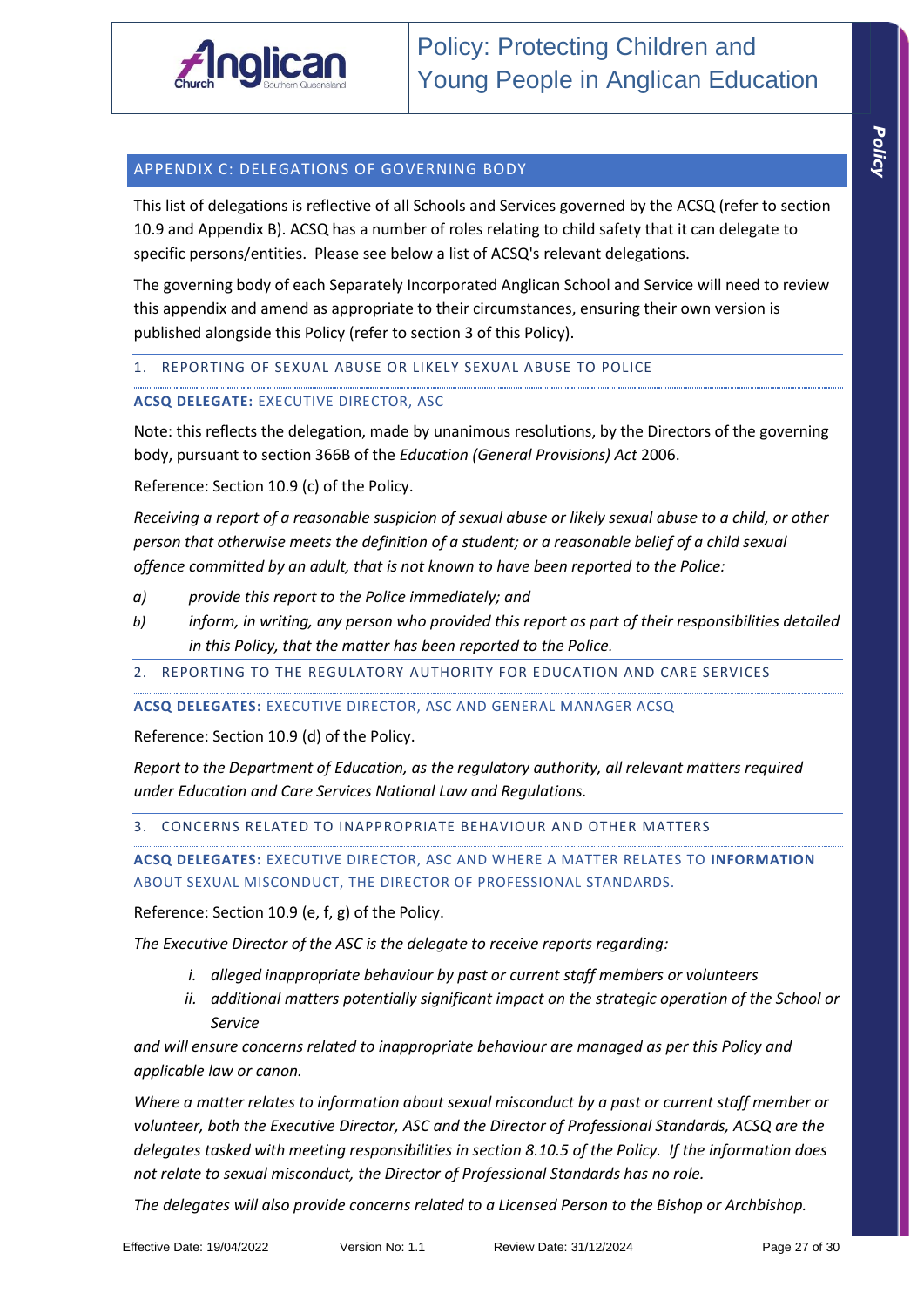

#### 4. ASSURANCE

#### **ACSQ DELEGATES:** DIOCESAN COUNCIL, VIA THE EXECUTIVE DIRECTOR, ASC

Reference: Section 10.9 (h and i) of the Policy.

*On at least an annual basis, or as requested by the ASC or a regulatory authority, consider issues as reported by the School or Service relevant to:*

- *a) evidencing effective implementation of this Policy and the Procedures;*
- *b) learnings from the application of this Policy and related matters, to the management of the School or Service, including strategic risks.*

*Provide direction and authority to the School or Service to participate in quality assurance mechanisms, such as audits, as directed by the ACSQ or a regulatory authority, the purpose of which is to provide assurance of compliance with this Policy.*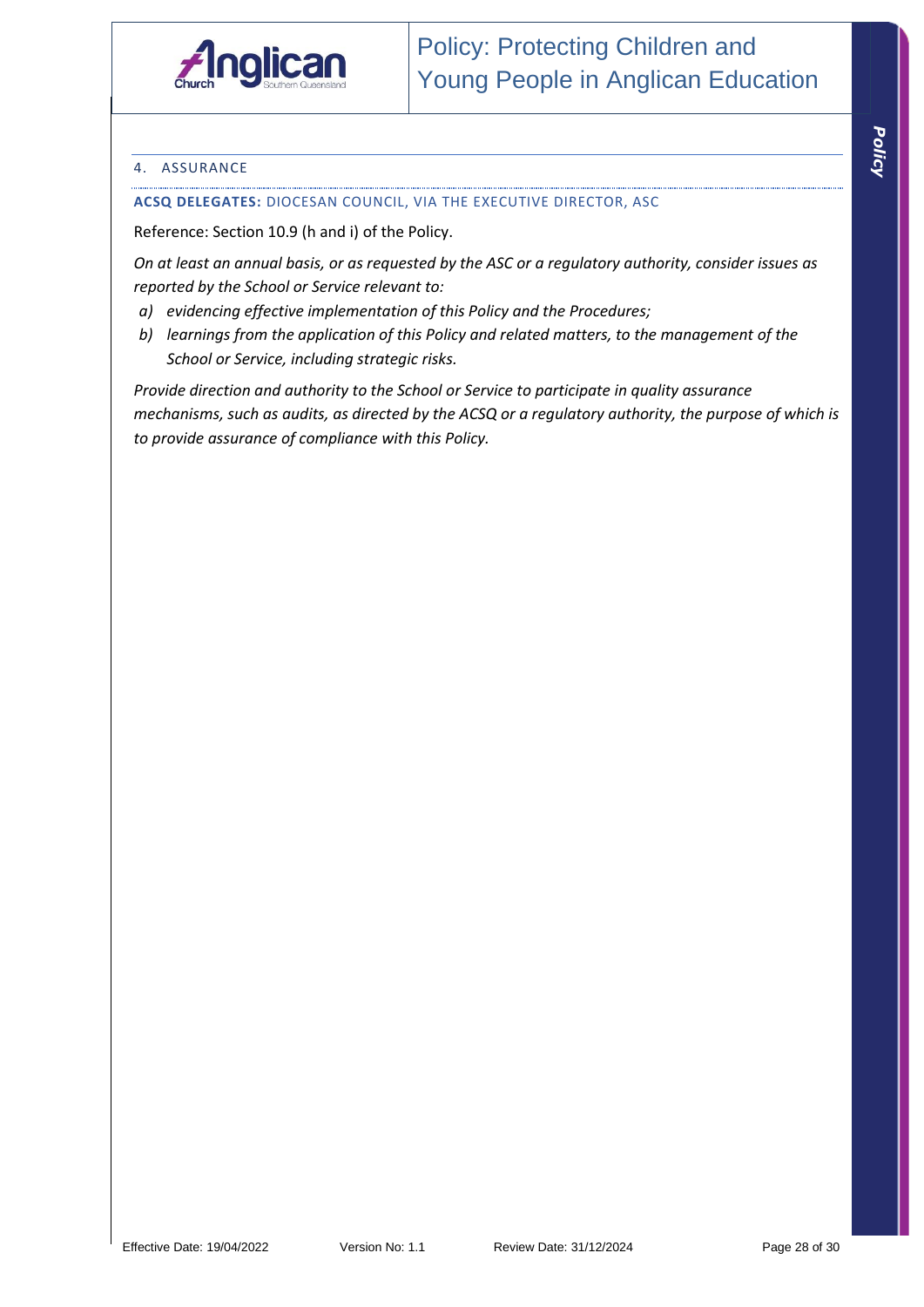

## APPENDIX D: DELEGATION OF STUDENT PROTECTION OFFICERS

## **Student Protection Officers**

Hillbrook Anglican School as at 18 March 2022

Hillbrook Anglican School has adopted *the Protecting Children in Anglican Education Policy, Guidelines and Procedures*, published by the Anglican Schools Commission. As such, where there is a potential, perceived or actual concern:

i. for a child or young person associated with a School; or

ii. about the conduct or behaviour of a person who has, or had, an association with children or young people through a School;

children, young people and their families are encouraged; and staff, volunteers and visitors must as soon as practicable, share this information with an Appropriate Person such as a Student Protection Officer. The following staff are appointed as Student Protection Officers for Hillbrook Anglican School.

AS APPOINTED BY Maria Woods, Principal

| <b>Name</b>                  | <b>Position</b>                  | <b>Phone number</b> |
|------------------------------|----------------------------------|---------------------|
| <b>Stephanie Munday-Lake</b> | <b>Deputy Principal</b>          | 3354 6413           |
| <b>Mark Herriman</b>         | <b>Deputy Principal</b>          | 3354 6411           |
| <b>Sue-Ellen Taylor</b>      | <b>Head of Student Wellbeing</b> | 3354 6430           |
| <b>Miriam Scott</b>          | <b>Teacher</b>                   | 3354 6447           |
| <b>Andrew Perry</b>          | Teacher                          | 3354 6421           |
| <b>Tom Williams</b>          | <b>Teacher</b>                   | 3354 6423           |
|                              |                                  |                     |
|                              |                                  |                     |
|                              |                                  |                     |
|                              |                                  |                     |
|                              |                                  |                     |
|                              |                                  |                     |

**Signed:**

Maria Woods  $/M_{\odot}$  60  $\ll 18$  March 2022

**Principal Name Signature Date**